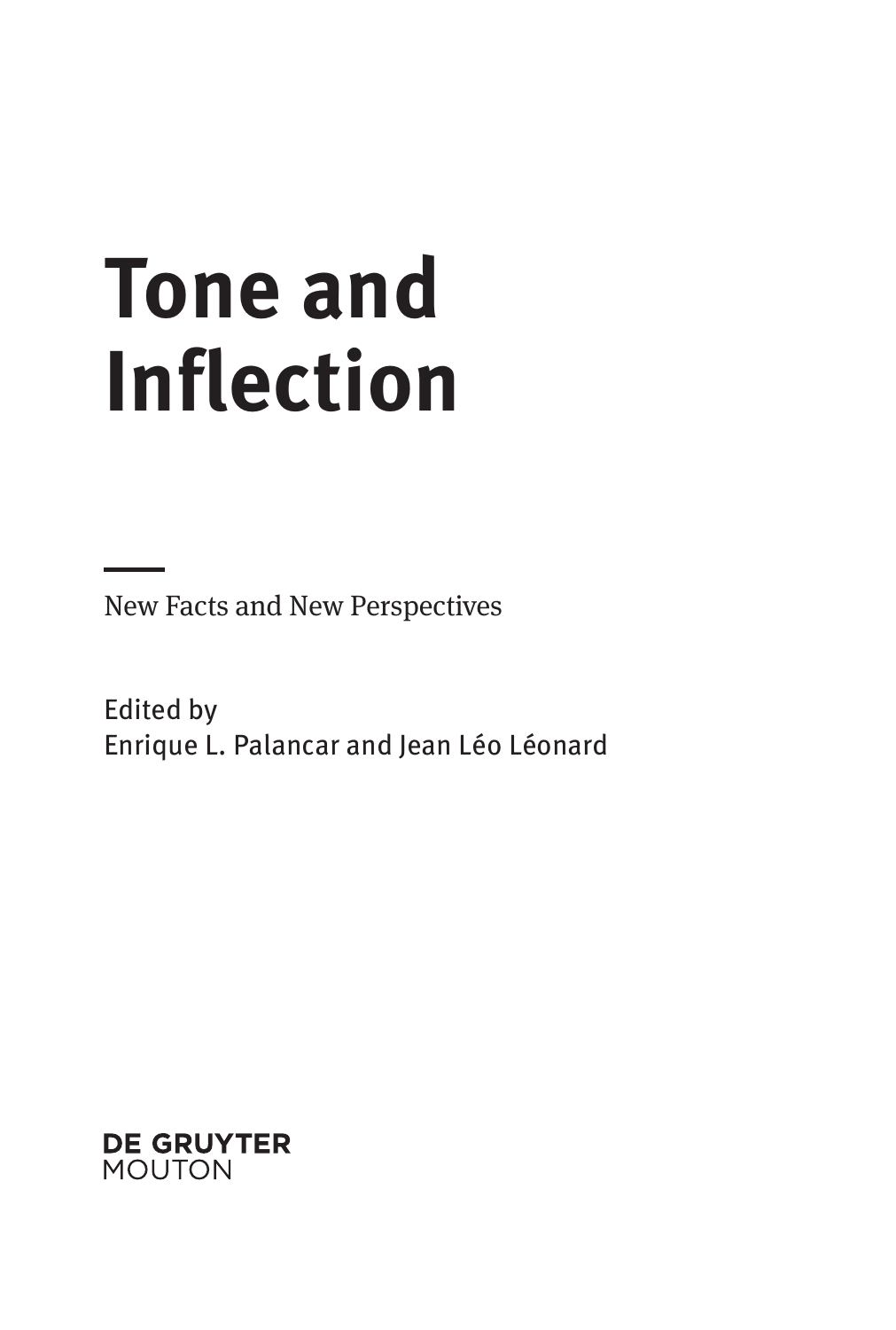ISBN 978-3-11-045002-6 e-ISBN (PDF) 978-3-11-045275-4 e-ISBN (EPUB) 978-3-11-045036-1 ISSN 1861-4302

#### **Library of Congress Cataloging-in-Publication Data**

A CIP catalog record for this book has been applied for at the Library of Congress.

#### **Bibliographic information published by the Deutsche Nationalbibliothek**

The Deutsche Nationalbibliothek lists this publication in the Deutsche Nationalbibliografie; detailed bibliographic data are available on the Internet at http://dnb.dnb.de.

© 2016 Walter de Gruyter GmbH, Berlin/Boston Typesetting: PTP-Berlin Protago-TEX-Production GmbH, Berlin Printing and binding: CPI books GmbH, Leck ♾ Printed on acid-free paper Printed in Germany

www.degruyter.com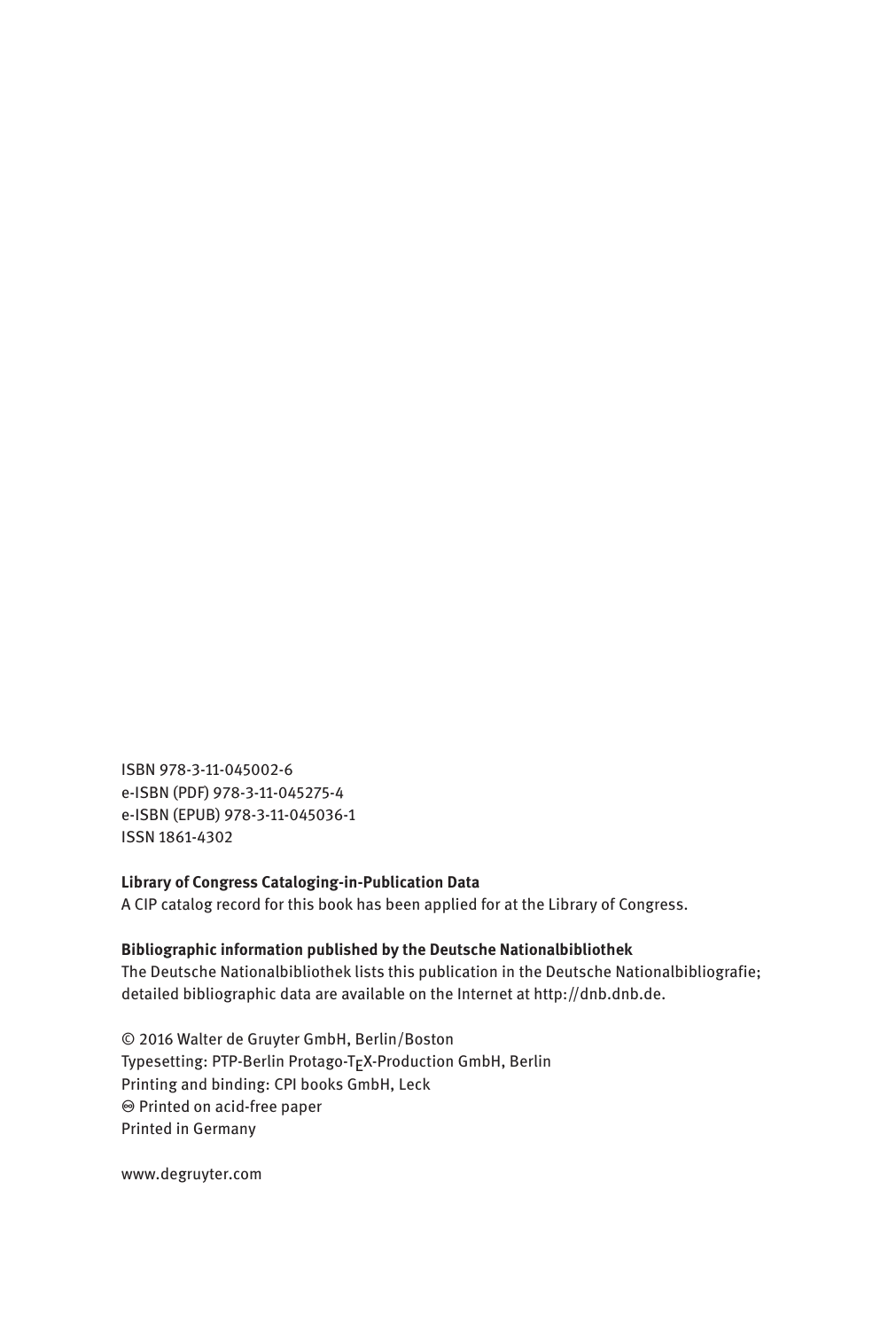# Eric Campbell **7 Tone and inflection in Zenzontepec Chatino**

# **1 Introduction**

Tone plays a crucial role in person inflection as well as aspect/mood inflection in Zenzontepec Chatino (ISO 693–6: czn), a Zapotecan language of the deep and diverse Oto-Manguean linguistic stock of Mesoamerica. However, the role of tone in person inflection differs in almost every respect from its role in aspect/mood inflection. First of all, tone in person inflection is entirely predictable from the tone of the uninflected stem, while tone patterns associated with aspect/mood inflection are largely unpredictable, and ultimately, lexically specified. Secondly, tone is always the sole exponent of second person singular pronominal inflection, while it is at most only part of the realization of aspect/mood inflection. That is, when aspect/mood inflection involves tone, there is always some segmental material that accompanies it. The purpose of this chapter is to describe these facts and offer an account of why tone behaves so differently in the two types of Zenzontepec Chatino inflectional morphology.

Oto-Manguean languages offer some striking examples of inflectional complexity (Wichmann 2006; Palancar 2012). These languages tend to be strongly head-marking, with person and TAM inflection occurring on or adjacent to the verb. The stock consists of eight family-level groupings (Kaufman 1987; 2006), and languages from most of the member families share a common pattern in which person inflection follows the verb and TAM inflection precedes it. This structure is found in varieties of Mazatec (Mazatecan family, Jamieson 1982), Chinantec (Chinantecan family, Westley & Merrifield 1990), Mixtec (Mixtecan family, Macaulay 1996), Zapotec (Zapotecan family, López & Newburg 2005), and Me'phaa (Tlapanec-Subtiaba group, Wichmann 2010). Languages of the Oto-Pamean family of Oto-Manguean do not share this pattern, as they typically have both TAM and (subject)person inflection preceding the verb, often fused together (see e.g. Palancar 2009: 175 for Otomi and Martínez Ortega 2012 for Ocuilteco). Zenzontepec Chatino behaves like most other Oto-Manguean languages, having postverbal person inflection and preverbal aspect/mood inflection.

The reason for the divergent behavior of tone in person inflection versus aspect/mood inflection in Zenzontepec Chatino lies in the different prosodic statuses of their respective positions on the verb. Person inflection (other than 2sg) is realized by enclitics, which make up separate phonological words from their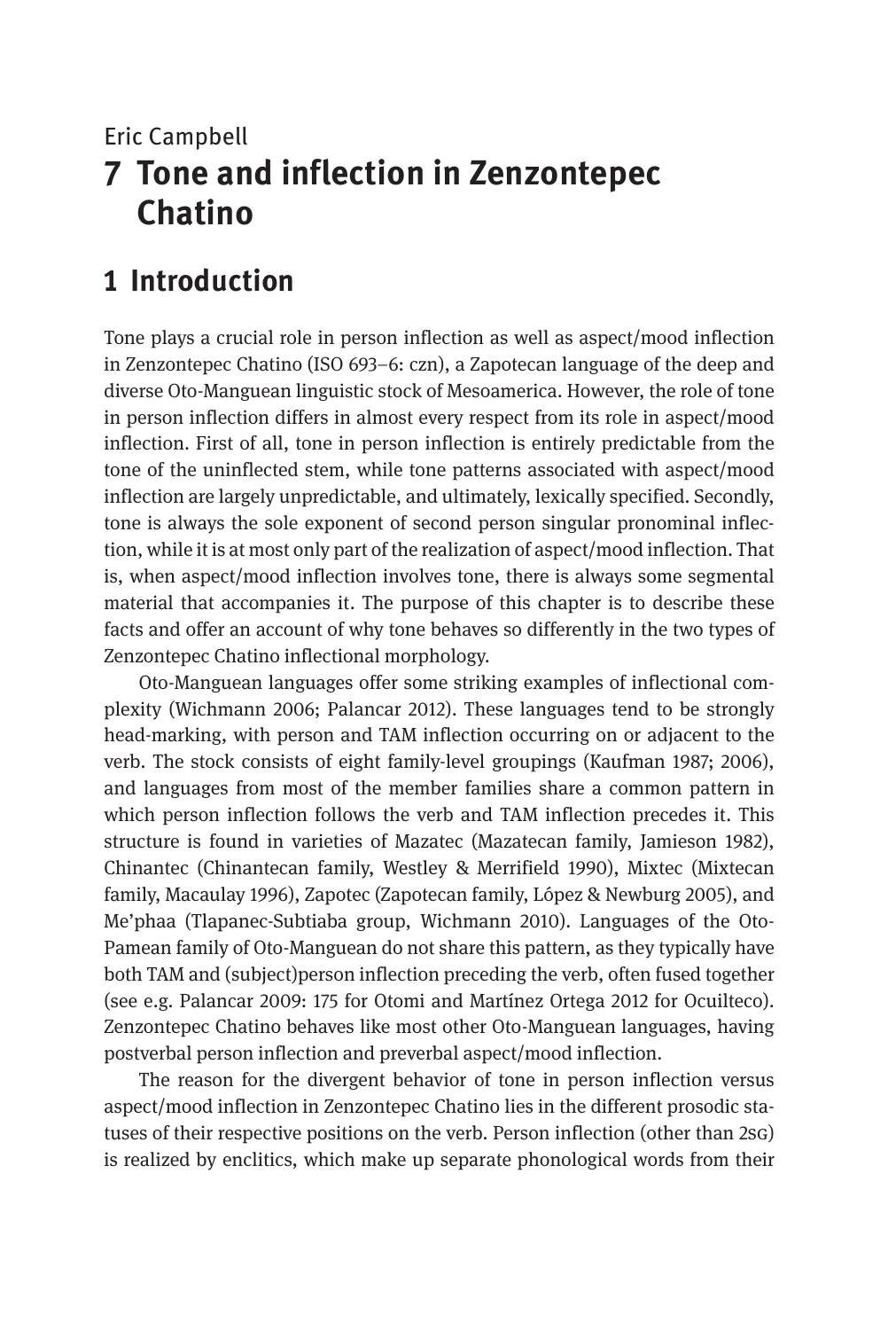hosts and do not affect the tone of their hosts. The purely tonal 2sq person inflection is realized by replacing the tone of the final phonological word of the host, a tonal effect from the same direction where the enclitics occur. Aspect/mood inflection, on the other hand, typically involves some segmental prefixal material, modifying the stem from the opposite direction. Prefixes, even if syllabic, fall within the same phonological word as their stem. Any tonal effects from the TAM prefixes are now opaque and part of the lexical information encoded in verbs, since the tone patterns are not predictable from the prefixes or the phonological shape of the stems.

The rest of this chapter is organized as follows. First, some background information on Zenzontepec Chatino is provided in §2, and then an overview of its tone system is given in §3. The structure of verbs and the relevant prosodic domains are discussed in §4. Person inflection is treated in §5, aspect/mood inflection in §6, and finally, a summary and conclusions are in §7.

## **2 Language background**

Chatino refers to a group of languages spoken in rural southwestern Oaxaca State, Mexico. It consists of at least three languages: Zenzontepec, Tataltepec, and Eastern Chatino (Boas 1913; Campbell 2013a), with the last being spoken in some 15 villages (Cruz 2011; Cruz & Woodbury 2014) between which there are varying degrees of mutual intelligibility, from quite high to very low. Tataltepec and the Eastern Chatino group together make up a higher-level grouping, Coastal Chatino (Campbell 2013a). The location and subgrouping of some of the Chatino languages is shown in Map 1. Chatino is sister to Zapotec and together they make up the Zapotecan language family of Oto-Manguean (Boas 1913; Kaufman 1987).

Zenzontepec Chatino is the most geographically removed from the rest, and it is the most linguistically divergent. There are an estimated 8,000 speakers of the language, but at most only one quarter of them are monolinguals. This would make it sound as if the language were quite vital, but there are also an estimated 8,000 monolingual Spanish speakers in the community, and the shift to Spanish is accelerating.

Zenzontepec Chatino is a head-marking and head-initial language, with VSO basic constituent order, a distinction between alienable and inalienable noun possession, and complex inflectional verb classes. It shares many of the other traits characteristic of the Mesoamerican linguistic area (Campbell et al. 1986), such as a vigesimal numeral system, relational nouns, a lack of plural marking on nouns, and a distinction between inclusive versus exclusive first person plural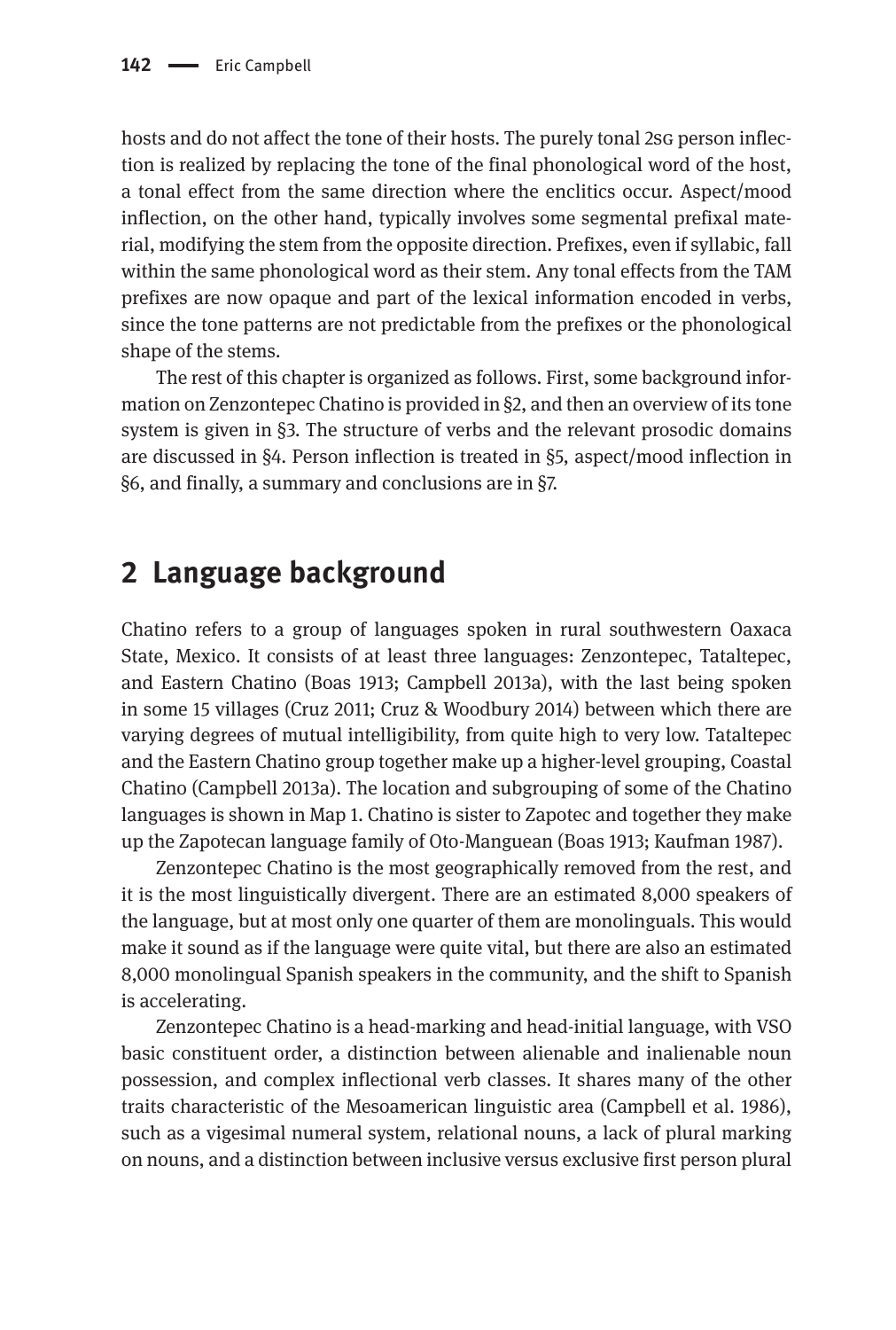pronouns. While some varieties of Chatino have five tones (e.g. Zacatepec Eastern Chatino, Woodbury 2012) and as many as twelve (e.g. San Juan Quiahije Chatino, see Cruz 2011 and Woodbury 2012), Zenzontepec Chatino has only two tones. The nature, distribution, and behavior of Zenzontepec Chatino tone is outlined in the next section.



**Map 1:** Chatino languages (from Campbell 2013a)

# **3 Overview of Zenzontepec Chatino tone**

In order to understand the role that tone plays in inflection in Zenzontepec Chatino, one must first understand the basic tonal phonology. Therefore, this section provides a brief description of the Zenzontepec Chatino tone system. First, the tonal inventory is presented in §3.1, then the distribution of tones (§3.2), and finally, the main phonological processes that involve tone (§3.3).

#### **3.1 Tone inventory**

In Zenzontepec Chatino the tone-bearing unit (TBU) is the mora, and a mora may bear a high tone (/H/, <*v́*>), a mid tone (/M/, <*v̄*>), or no tone (Ø, <*v*>). Monomoraic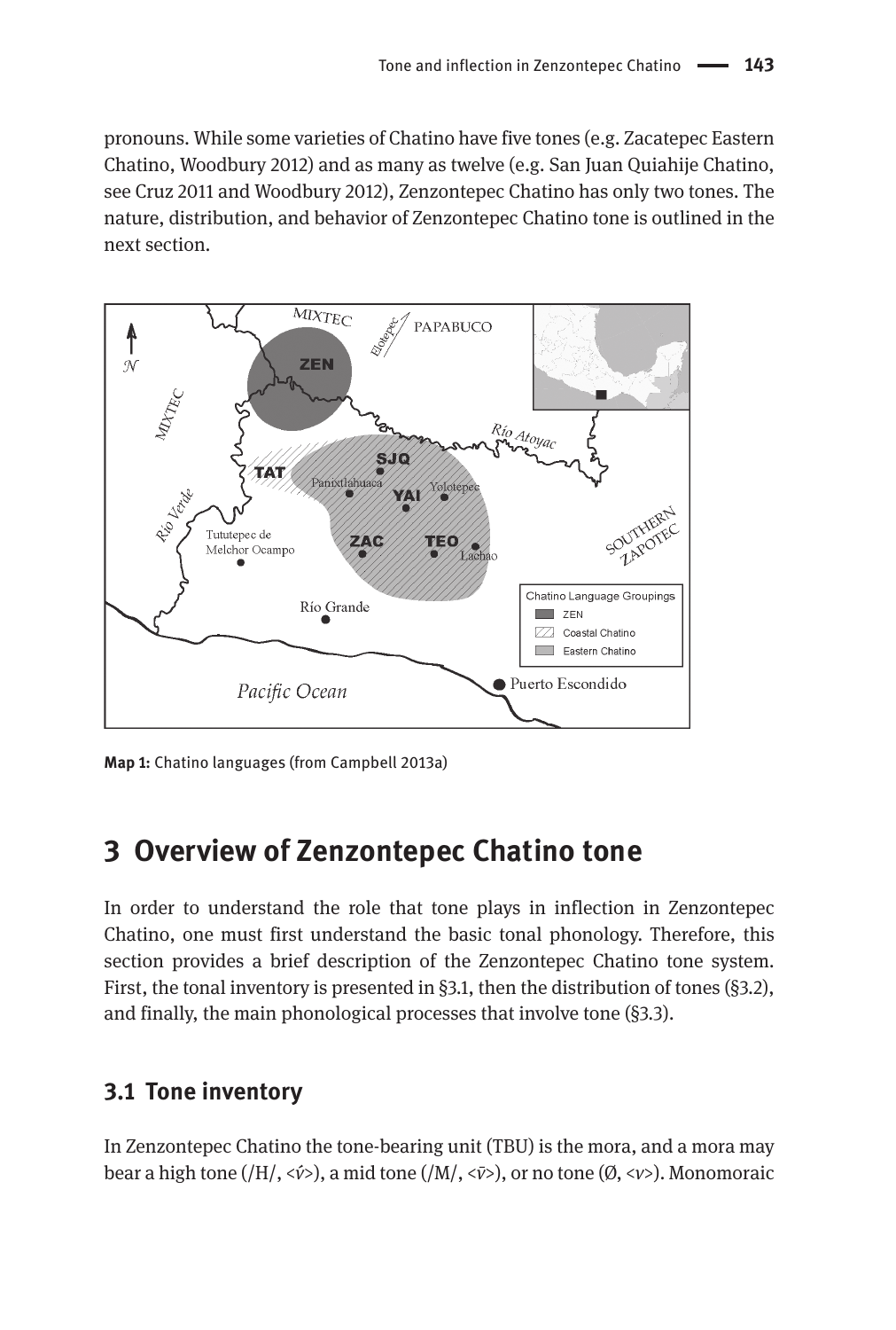words, though fairly uncommon in lexical word classes, illustrate the three-way tonal contrast  $(1).<sup>1</sup>$ 

| $/H/ \neq /M/$      | ilvá         | 'lunch' | $il\mathsf{v}\bar{\mathsf{a}}$ | 'morning'   |
|---------------------|--------------|---------|--------------------------------|-------------|
| $/H/\neq \emptyset$ | $inv\hat{a}$ | 'work'  | $inv\mathbf{a}$                | 'griddle'   |
| $/M/\neq \emptyset$ | inē          | 'money' | ine                            | 'finger of' |
|                     |              |         |                                |             |

Figure 1 (adapted from Woodbury 2012) shows averaged pitch tracks for the three tonal specifications on monomoraic forms for one male speaker at about 50 years of age. Each track is based on between seven and nine total tokens of four or five words. For each token the  $f_0$  value is measured in Hertz (y-axis) at eleven equidistant points (x-axis) over the duration of the vowel.<sup>2</sup> The H and M tones both have slight rises and relatively high (for this speaker) final pitch targets. The default realization of the toneless category is a relaxed, mid-to-low falling pitch.



Figure 1: Avg.f<sub>0</sub> (Hz) of tones on monomoraic words (Woodbury 2012)

**<sup>1</sup>** The orthography used here differs from the IPA as follows:  $kw = [k^w]$ ,  $tz = [ts]$ ,  $r = [r]$ ,  $ty = [t^i]$ , *ly* =  $[i^j]$ , *ny* =  $[n^j]$ , *ch* =  $[f]$ , *x* =  $[j]$ , *y* =  $[j]$ , *ky* =  $[k^j]$ , *j* =  $[h]$ , *Y* = nasalized vowel, *VV* = long vowel,  $\overline{V}$  = mid tone,  $\overline{V}$  = high tone.

**<sup>2</sup>** Thanks to John Kingston for sharing his Praat script for averging  $f_0$  tracks, and thanks to Tony Woodbury for sharing the chart.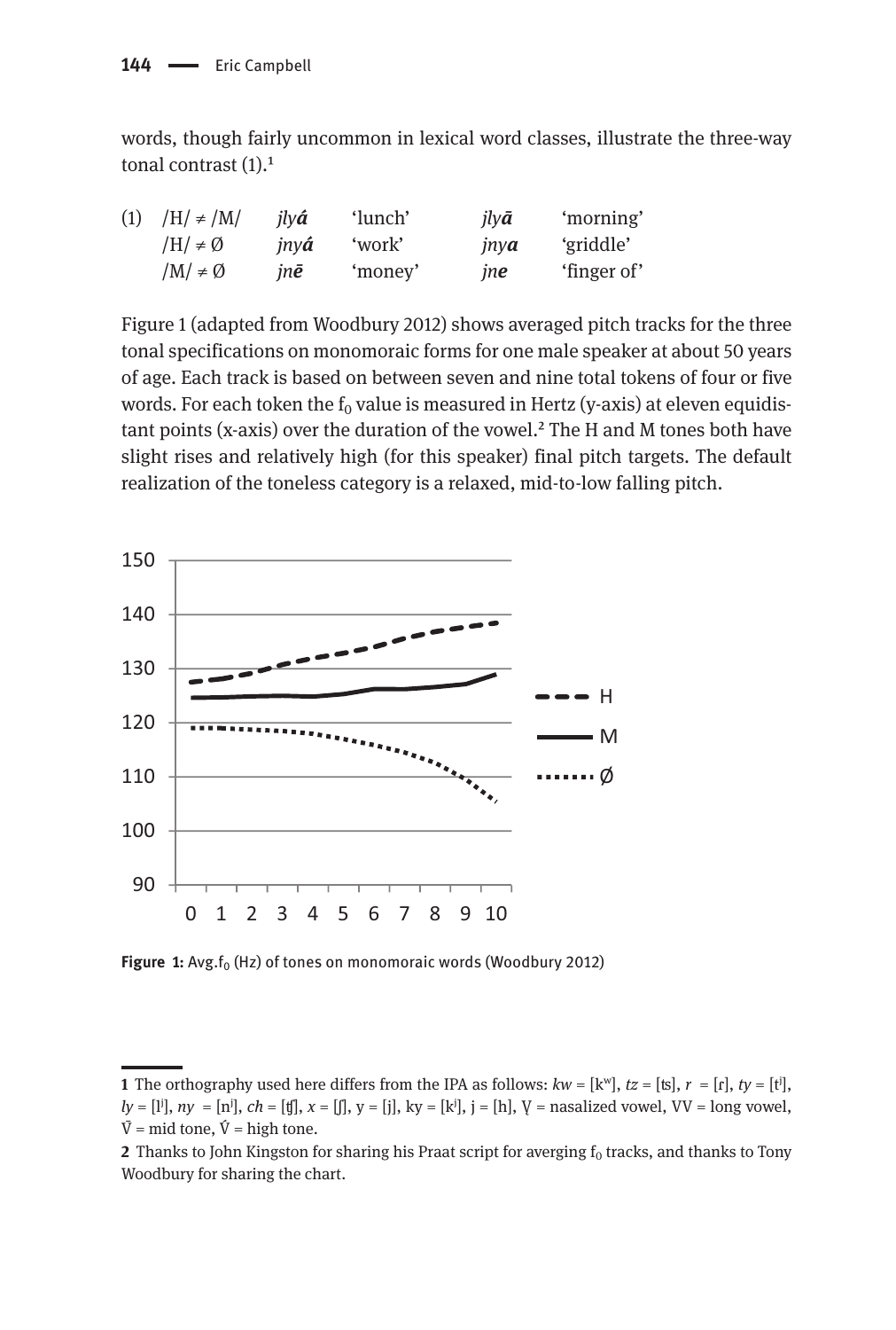The lowest pitch category is considered tonally unspecified for four reasons.<sup>3</sup> First, and perhaps most importantly, the lowest tone does not trigger any phonological processes (§3.3), while /H/ and /M/ are phonologically active (see Myers 1998; Hyman 2012: 3). Second, H tone spreads through any following moras that bear no tone (§3.3.1), reflecting the fact that there really is nothing there. Third, it is the most common, by a significant margin.<sup>4</sup> Fourth, and finally, its relaxed falling pitch trajectory is due to the lack of any tone target. It is mere declination, which is the default intonational pattern in Zenzontepec Chatino, as it is in many other languages (Cohen & 't Hart 1967; Ladd 1984; Connell & Ladd 1990). Underlyingly toneless TBUs are well known in African tone languages (Stevick 1969; Myers 1998; Hyman 2001) and other American tone languages (McDonough 1999; Daly & Hyman 2007), and they are even attested in Asian tone languages (Chen 2000; Evans 2009).

Considering the details above, the Zenzontepec Chatino tone system would nearly fit what Hyman (2009, 2012) calls a three-height, privative tone system. However, it is unusual in that the toneless category is not M but rather the lowest one. Neither Yip (2002: 26) nor Hyman (2012: 3) admit the possibility that a threeheight privative system may have an unspecified category other than M, though neither of them overtly excludes the possibility. Maddieson's (1978: 341) third tone universal, however, states that "Phonetically central tones are unmarked[.] Extreme tones are highly marked." Zenzontepec Chatino thus offers an exception to the typology of tone systems. Paster (2003) argues that Leggbo (an Upper Cross Niger-Congo language) has a tone system of  $/H/vs$ .  $/M/vs$ .  $\varnothing$ , which is equivalent to the Zenzontepec Chatino inventory, but that is the only other case of such a system that I know of in the literature.<sup>5</sup>

#### **3.2 The restricted distribution of tones**

The distribution of tones in Zenzontepec Chatino is best stated with reference to a prosodic constituent of one to three moras that includes a root and any prefixal formatives attached to it. Other phonotactic patterns and phonological processes

**<sup>3</sup>** Full exemplification and argumentation for the tone analysis are not included here but can be consulted in Campbell (2014).

**<sup>4</sup>** To give an idea of how common tonelessness is, about 62 % of vocabulary from the 100-word Swadesh and Leipzig-Jakarta (Tadmor 2009: 69–71) lists is toneless (Campbell 2014).

**<sup>5</sup>** Preliminary comparative work suggests that proto-Chatino low tone (\*L) was lost (in some contexts) in Zenzontepec Chatino, merging with the toneless category (Campbell & Woodbury 2010), perhaps giving rise to this unusual tone system.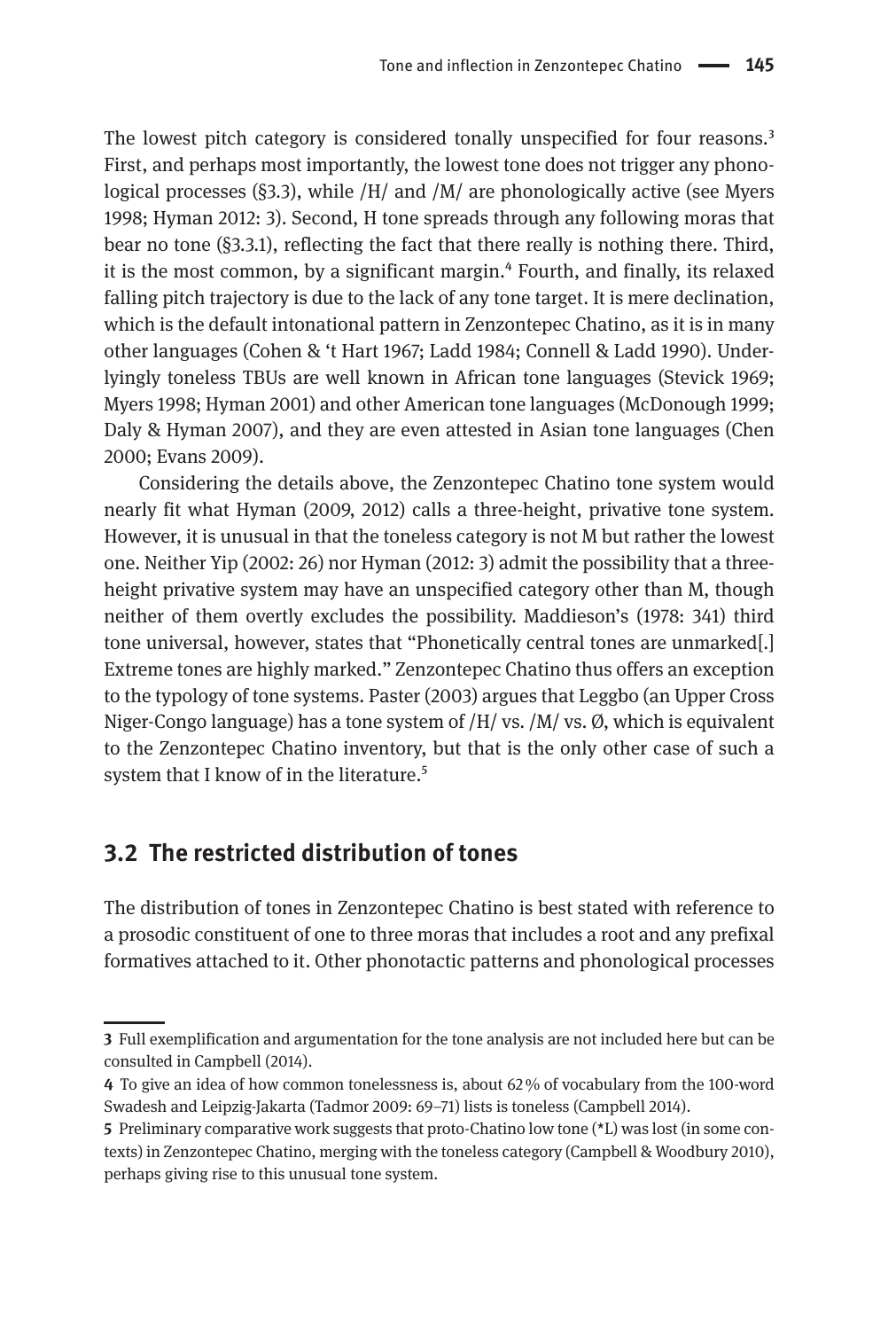in the language refer to, or operate within, this same domain (Campbell 2014). Therefore, this domain is considered the phonological word (Nespor & Vogel 1986; Dixon & Aikhenvald 2002). Crucially for tone distribution, and for the role of tone in inflection, enclitics and separate stems within compounds each make up separate phonological words (see §4).

Most uninflected words in the language are bimoraic, but some few are monomoraic and a few others are trimoraic. Given the three-way mora-borne tonal contrast, there are nine logically possible tone combinations on bimoraic phonological words. However, only five of the nine possibilities occur on basic stems not inflected for person: ØØ, ØM, MH, HM, and HØ. These are the five basic tone patterns, listed in order from most to least frequent (2).

| (2) | a. ØØ | koo    | 'tuber'        | chaja   | 'tortilla'         |
|-----|-------|--------|----------------|---------|--------------------|
|     |       | jaa?   | 'sleeping mat' | tiso?   | 'tasty'            |
|     | b. ØM | keē    | 'flower'       | kixē?   | 'herbaceous plant' |
|     |       | jwiī   | 'whistle'      | nyatē   | 'person'           |
|     | c. MH | nkāá   | 'coconut'      | lūtí    | 'vine'             |
|     |       | nkwīí? | 'ring'         | yāná    | 'corn cob'         |
|     | d. HM | yúū    | 'cliff'        | kí?yū   | 'man (adj.)'       |
|     |       | léē    | 'strong'       | líjyā   | 'sugar cane'       |
|     | e. HØ | tíi    | 'ten'          | súkwa   | 'forty'            |
|     |       | tyág   | 'throat'       | nkwítza | 'child'            |

Of the other possible bimoraic tone combinations, ØH and MM also occur, but they function exclusively as 2sg pronominal inflection, and they are the sole exponents of that category (§5.2). The two remaining imaginable bimoraic tone patterns, MØ and HH, never occur within a single phonological word.

In trimoraic phonological words, the basic tone patterns align to the end of the word, and the tone of the initial (antepenultimate) mora is predictable from the basic tone pattern of the final two moras and the grammatical class of the root or stem. When the penultimate mora is toneless, the antepenultimate mora is likewise toneless, as with the  $\emptyset\emptyset$  (3a) and  $\emptyset$ M (3b) basic tone patterns, and also the 2sg ØH pattern (§5.2). For words whose final two moras have the MH pattern, the antepenultimate mora is toneless if the root is a noun, but it will have M tone if the root is verbal (3c). A somewhat opposite pattern is found on words with the HM basic tone pattern: when the stem is a noun, the antepenultimate mora has M; when the stem is a verb, the antepenultimate mora is toneless (3d). Finally, trimoraic phonological words with the HØ basic tone pattern always have M on their antepenultimate mora (3e). Antepenultimate moras never bear /H/.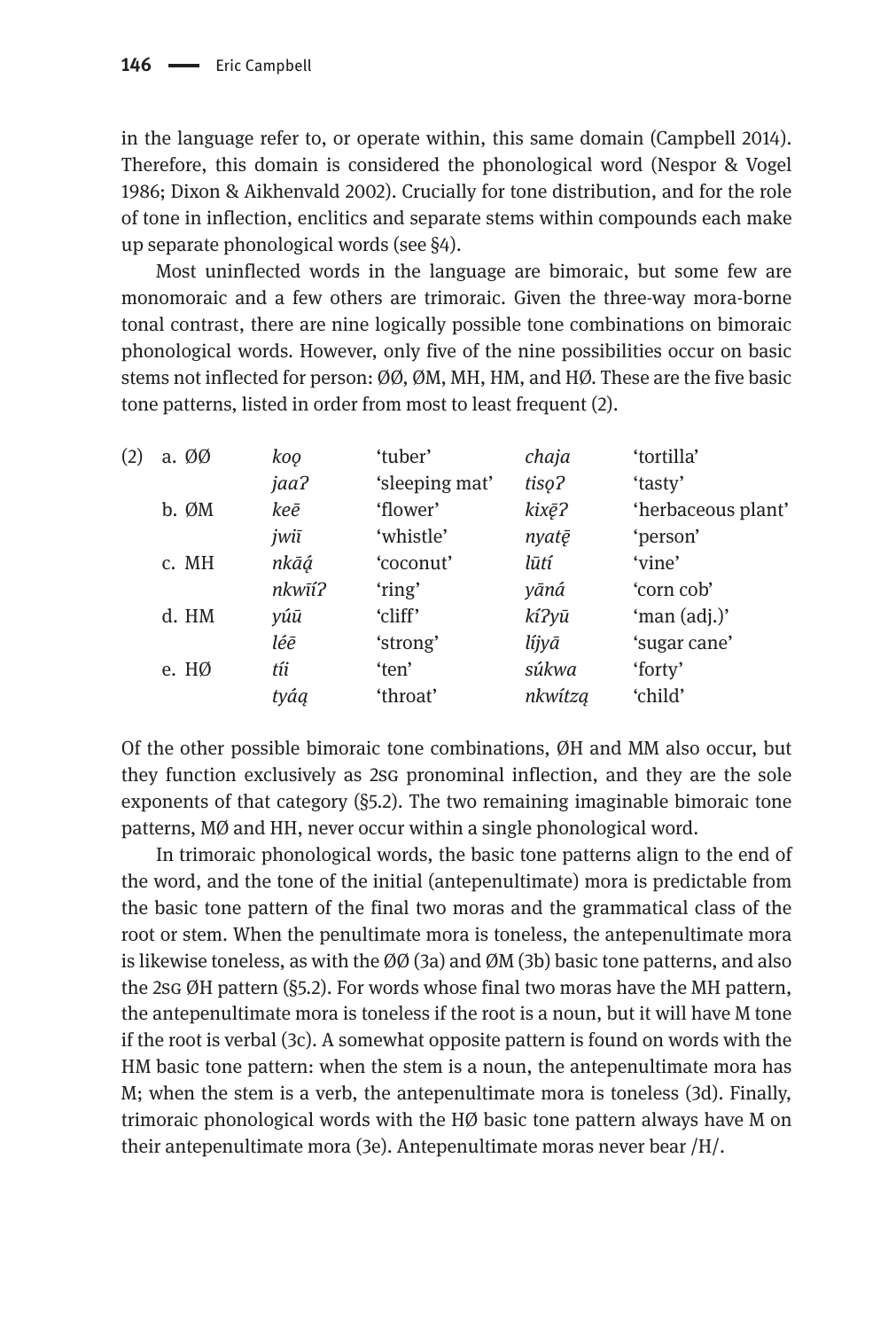| (3) | a. <b>0</b> 00        | kwisee?                 | 'raccoon'         |             |
|-----|-----------------------|-------------------------|-------------------|-------------|
|     | ØØØ                   | nk <b>a</b> y-aku       | 'ate'             |             |
|     | b. ØØM                | kwinatē                 | 'mosquito'        |             |
|     | ØØM                   | $k - u - \frac{s}{a^2}$ | 'will tear' (tr.) |             |
|     | ØMH<br>$\mathsf{C}$ . | kwilīxí                 | 'butterfly'       | (noun root) |
|     | <b>MMH</b>            | nt <b>ē</b> -tētzá      | 'is distributing' | (verb root) |
|     | d. MHM                | x <b>ī</b> -nkwéē       | 'iaw of'          | (noun stem) |
|     | ØHM                   | nka-xá?ā                | 'shouted'         | (verb stem) |
|     | e. MHØ                | k <b>ū</b> -ná?a        | 'female'          |             |
|     | <b>MHØ</b>            | nt <b>ē</b> -tákwi      | 'is flying'       |             |
|     |                       |                         |                   |             |

The patterns just described illustrate that the distribution of tones is quite restricted in Zenzontepec Chatino (see Hyman 2011 for similar cases in other languages). Furthermore, tone distribution is increasingly restricted the further from the end of the word one goes. This fits with other phonotactic patterns in the language, since contrastive vowel length and vowel nasalization occur only in final syllables, and the vowel /o/ only rarely occurs outside of final syllables. The lack of HH as a basic tone pattern calls to mind the Obligatory Contour Principle (Leben 1973), but it is also explainable by H tone culminativity since a phonological word never has more than one underlying H tone.

## **3.3 Phonological processes involving tone**

To complete this sketch of the Zenzontepec Chatino tone system before delving more directly into the role of tone in inflection, there are three main tonal phonological processes that must be understood: H tone spreading, M and H downstep, and M tone substitution. Each of these processes is illustrated below with textual examples and representations in autosegmental phonology (Goldsmith 1976).

#### **3.3.1 High tone spreading**

High tone spreads through any following toneless moras until another tone (M or H) occurs, or otherwise until the end of the intonational phrase is reached. Spreading is blind to phonological word boundaries, occurring both within and across multiple words. The example in (4) contains only two tones, the M tone on the particle *tī* and the H tone on the first mora of *nyáɁa* 'mother', which spreads through the remaining seven moras in the clause, since they are toneless (4).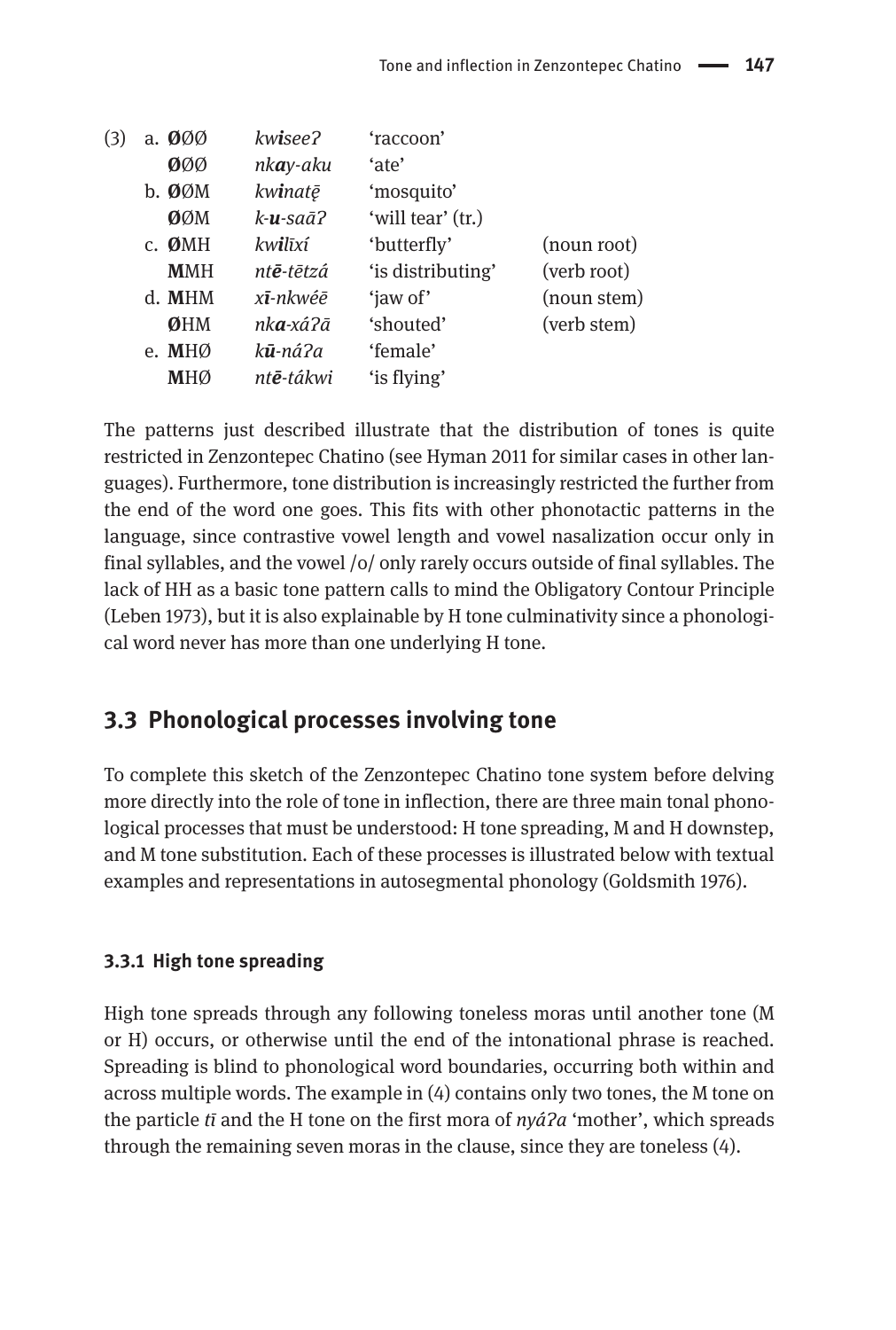- (4) a. *nch-aa tī nyáɁa na jneɁe luwe=VɁ* prg-go tplz mother def scorpion small.pl=dem 'The mother of the small scorpions went away.' [MMG.raton 0:32]
- b. *nchaa tī nyáɁa na jneɁe luweeɁ* M H

High tone spreading of some form or another is common in African languages (Hyman & Schuh 1974; Odden 1995), and within Oto-Manguean it is attested in varieties of Mazatec (Jamieson 1977) and Mixtec (Daly & Hyman 2007). The Mazatec case reported by Jamieson (1977) shows a long distance spreading similar to that found in Zenzontepec Chatino. Zacatepec Chatino, a conservative variety of the Eastern Chatino subgroup, has long distance H tone spreading (Woodbury 2012) that is cognate to that of Zenzontepec Chatino.

#### **3.3.2 Downstep**

When a spreading high tone comes into contact with another tone, either H or M, that second tone is downstepped. Though a downstepped *<sup>↓</sup>*H tone may be realized at a mid-level pitch, it is still phonologically /H/, and not /M/, because it will spread just like any other H tone (5).

- (5) a. *ta tāká tzaka nkwítzą*  already exist one child 'There already was a child.' [DSF.santa.maria2 3:16]
- b. *ta tāká tzaka nkwítzą*   $M H$   $\downarrow$   $\downarrow$   $\downarrow$   $\downarrow$

A M tone downstepped by a spreading H tone (6) will have a low pitch realization. However, it remains phonologically  $/M/$ , and not  $\emptyset$ , as it will trigger mid tone substitution (§3.3.3) in the appropriate context.

(6) a. *tatīyá telā n-tyaɁą =niɁ tzǫ Ɂ kwayū* every night HAB-go.around=3RSP back horse 'She went around on horseback every night.' [TCR.nikolasa 3:53]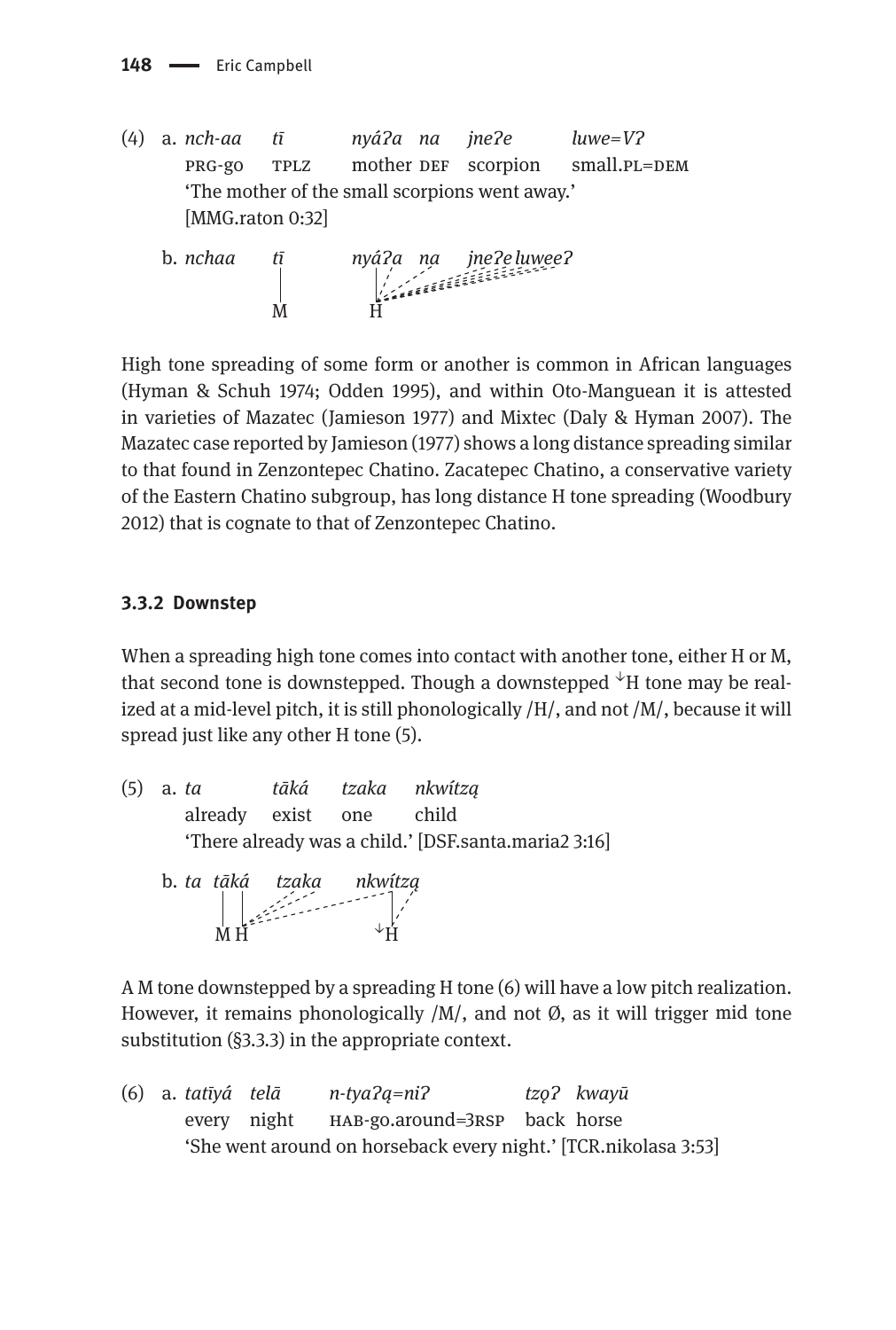

#### **3.3.3 Mid tone substitution**

An underlying  $/M/$  tone on a monomoraic enclitic will be replaced by  $/H/$  if and only if its host bears only a single M tone on its final mora. This can be viewed as a dissimilatory process. The mid-toned 3PL enclitic = $\bar{u}$ ? occurs twice in the example in  $(7)$ . In the first instance its M tone is downstepped by the immediately preceding H tone. In the second instance its M tone is substituted with/H/ since its host bears only a final-mora M tone. The new tone is truly a phonologically /H/ tone, as evidenced by its spreading through the final, toneless word *yaą* 'sweat bath'.

|  | (7) a. $l\bar{e}$ ? nk-yala=rīké= $\bar{u}$ ?                  | nka-jnyā <b>=ú?</b> yag    |  |
|--|----------------------------------------------------------------|----------------------------|--|
|  | then CPL-fill=chest=3PL                                        | $CPL$ -make=3pl sweat.bath |  |
|  | 'They made a plan and built a sweat bath.' [TCR.ni7.rosa 2:24] |                            |  |



## **4 The verbal template and prosodic domains**

It was stated above in  $\S$ 3.2 that the distribution of tones is best captured by referring to a constituent of one to three moras, and that this constituent is the phonological word. There are five basic bimoraic tone patterns that occur on uninflected phonological words, and the corresponding trimoraic patterns are predictable from those (§3.2). In order to understand how tone works in inflection, it is crucial to understand the prosodic status of the positions of different types of inflection. This is best done by examining the structure of verbs, which are where the majority of the morphology is found in Zenzontepec Chatino.

Verbs may be fairly morphologically and prosodically complex once they are fully elaborated, and they may contain several phonological words. The verbal template is given in Figure 2. The Verbal Core makes up a single phonological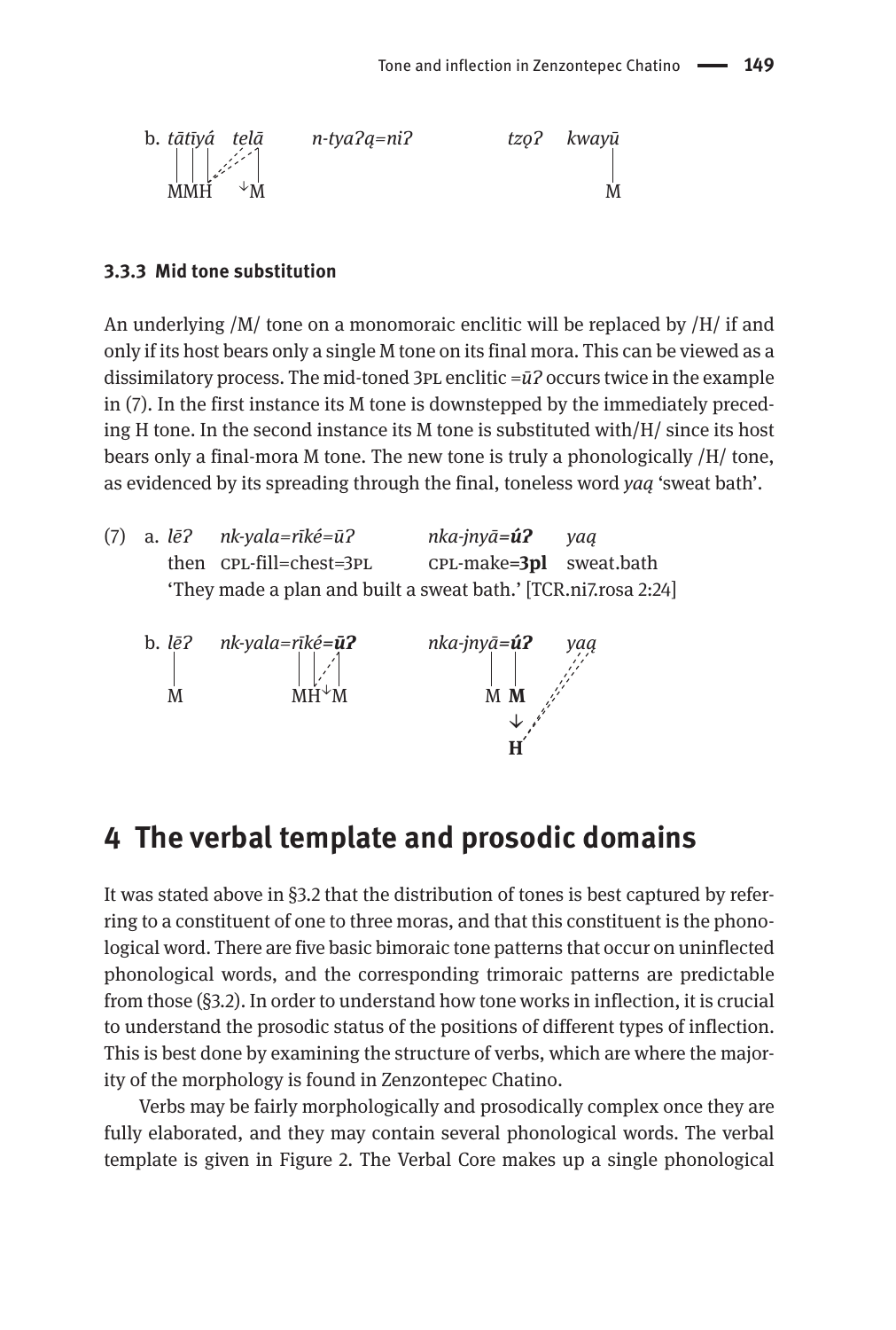word (*ω*) and consists of the head verbal root and three prefixal positions (adapted from Campbell in press, following in spirit Kaufman's 1987 work on comparative Oto-Manguean morphology). If the verb has an auxiliary, the auxiliary and its own aspect/mood prefix precede the Verbal Core, forming a compound with it, but making up a separate phonological word from the Core. A verbal lexeme may itself be a compound with the head verb root in the Verbal Core and the incorporated stem (or stems) following it. Any such stems are separate phonological words. One or multiple adverbial enclitics may follow the simple or compound verb stem, and finally, a pronominal subject enclitic, if present, occurs last. Each enclitic is also a separate phonological word.



**Figure 2:** ZEN verbal template (from Campbell in press)

The two types of inflection in Zenzontepec Chatino are pronominal person inflection (§5), which occurs on stems of various grammatical classes, and aspect/ mood inflection (§6), which is restricted to verbs. With person enclitics that have some segmental makeup, the behavior of tone follows the tonal phonology outlined in (§3). Inflection for 2sg person is purely tonal, and it occurs only on the final phonological word of the full stem, which may be the head root/stem, the final stem in a compound, or an adverbial enclitic. The segmental part of aspect/ mood inflection, on the other hand, is prefixal and occurs in Position 3 of the Verbal Core, which is part of the same phonological word as the root and any derivational formatives (Pos 2 and Pos 1) associated with it. This difference in prosodic status of the positions of person versus aspect/mood inflection has significant ramifications for the behavior of tone in Zenzontepec Chatino inflection.

# **5 Person inflection**

Zenzontepec Chatino has a single set of dependent pronouns, and they can serve any function that a pronominal NP can serve. The dependent pronouns for all person/number categories, except for 2sg, are enclitics (§5.1), and 2sg pronomi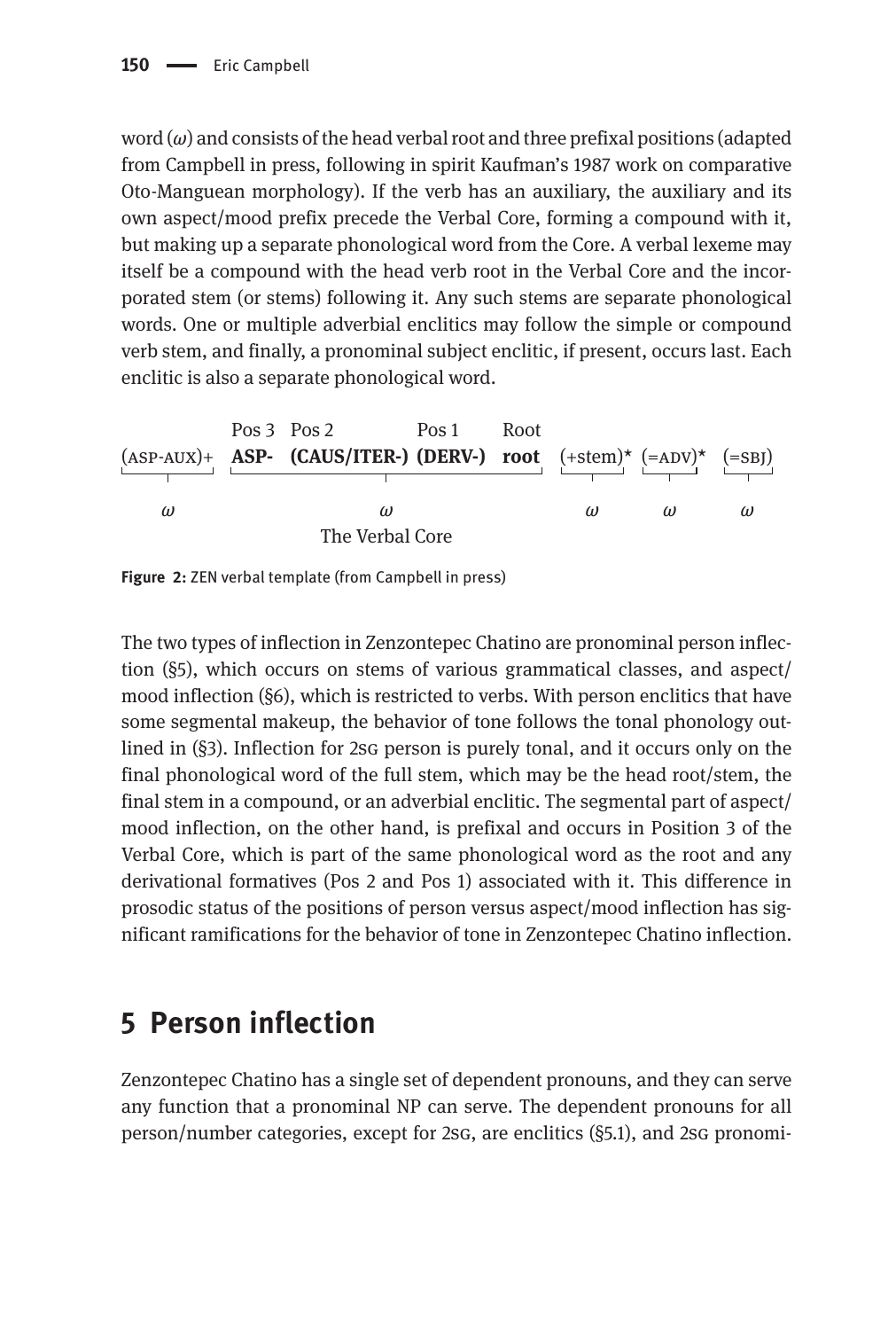nal inflection (§5.2) alone is realized exclusively by tone change on the basic ( $3<sup>rd</sup>$ person) stem.

#### **5.1 De pendent pronouns**

The pronominal inflectional enclitics are listed in Table 1. First person plural has a distinction between exclusive and inclusive, and the third person singular category is elaborated with several sub-categories: nonspecific, masculine, feminine, and respectful. Any third person pronoun, singular or plural, may have no overt coding if its referent is highly topical. As represented in the verbal template shown in Figure 2, dependent pronouns always occur at the very end of any form that they inflect, which may be a verb, a noun in an inalienable possession construction, or an adjective or quantifier used predicatively.

|                 |                | SG                     | <b>PL</b>                  |
|-----------------|----------------|------------------------|----------------------------|
| 1 <sup>st</sup> | <b>EXCL</b>    | $=$ $\bar{a}$ ?        | $=ya$                      |
|                 | <b>INCL</b>    |                        | $=$ na $/ = q$             |
| 2 <sup>nd</sup> |                | <b>TONE</b>            | $=$ wg                     |
| 3rd             | $(\text{any})$ | Ø                      | $\emptyset$ / $=\bar{u}$ ? |
|                 | <b>NSPC</b>    | $=\bar{u}$ ?           |                            |
|                 | M              | $=$ yu                 |                            |
|                 | F              | $=$ chū $\overline{?}$ |                            |
|                 | <b>RSP</b>     | $= ni2$                |                            |

**Table 1:** Dependent pronouns of Zenzontepec Chatino

Three of the pronominal enclitics  $(=\bar{q}$ <sup> $\bar{q}$ </sup>,  $=\bar{u}$ <sup> $\bar{q}$ </sup>,  $=\bar{c}h\bar{u}$ <sup> $\bar{q}$ </sup>) are monomoraic with M tone, and therefore undergo M tone substitution (§3.3.3) if their host bears only M tone on its final mora. Mid tone substitution, however, is a post-lexical phonological process, and none of the tones in its input or output are ever the sole exponent of any inflectional category. Second person singular inflection, on the other hand, is always and only realized by tone change on the basic (i.e. third person) stem.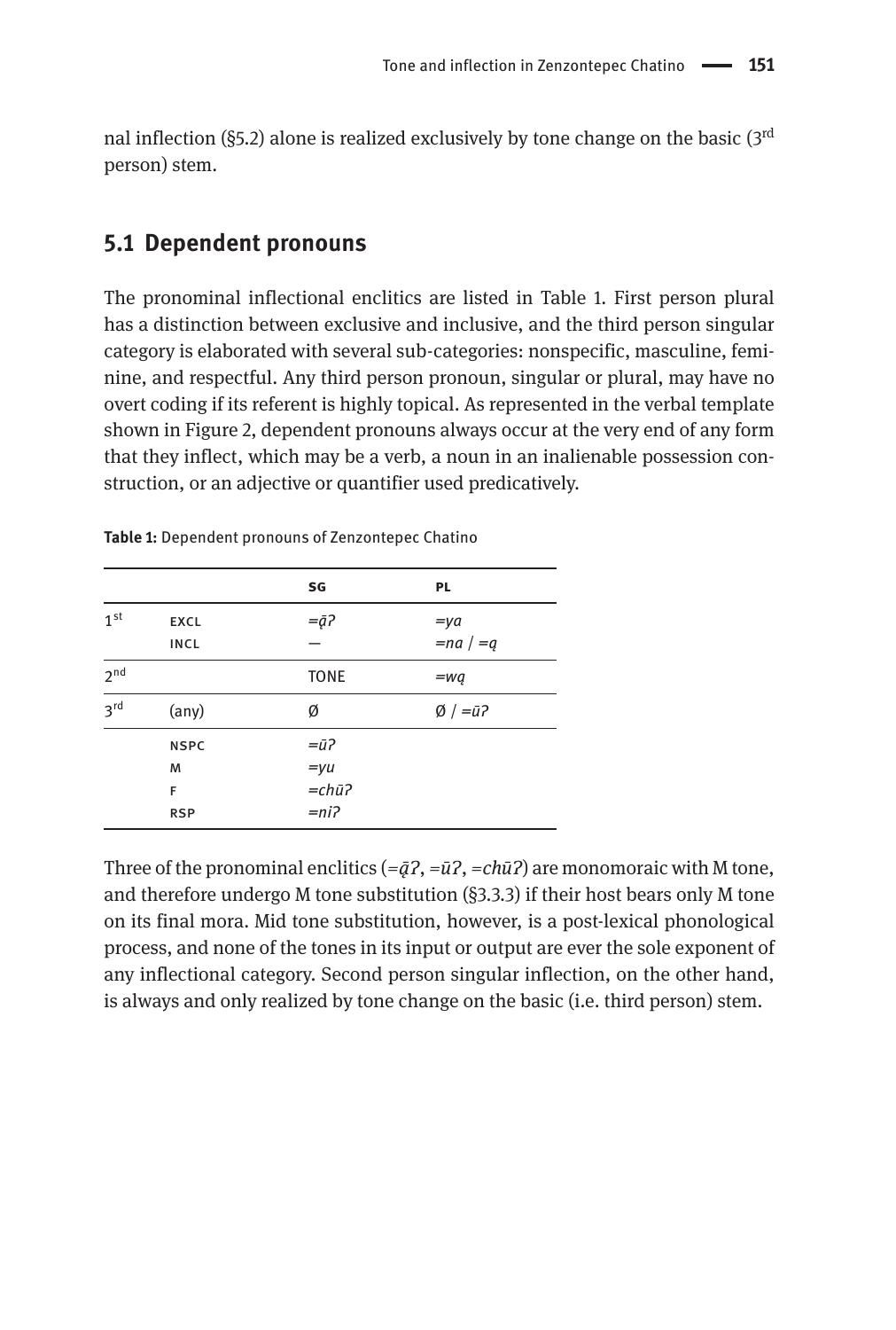## **5.2 Tone in 2sg pronominal inflection**

Second person singular pronominal inflection is purely tonal, and in that respect it is different from pronominal inflection of other person/number categories. Pronominal 2sg inflection is realized strictly by two specialized tone patterns, and the rules for 2sg inflection are quite simple. First, if the final phonological word of the basic stem has only M tone on its final mora, then the 2sg stem is formed by substituting that M tone with H tone. This applies to monomoraic, bimoraic, and trimoraic phonological words alike. A few examples that consist of a single phonological word of various sizes, with only final M tone, are listed in (8), with basic stems on the left hand side and 2sg-inflected forms on the right.

| (8) | $ilv\bar{u}$       | 'is big'      | M                                      | $\rightarrow$ H |     | ilv <b>ú</b>                 | 'you are big'     |
|-----|--------------------|---------------|----------------------------------------|-----------------|-----|------------------------------|-------------------|
|     | $va\bar{a}$ ?      | 'hand of'     | ØM                                     | $\rightarrow$   | ØH  | $vaa$ <sup>2</sup>           | 'your hand'       |
|     | $nch$ -ujw $i$ ?   | 'is selling'  | ØM                                     | $\rightarrow$   | ØН  | $nch$ -ujwi?                 | 'you are selling' |
|     | te?v <b>ū</b>      | 'naked'       | ØM                                     | $\rightarrow$   | ØН  | te?y <b>ú</b>                | 'you are naked'   |
|     | xi-kiy <b>ā</b> ?  | 'pay of'      | ØØM                                    | $\rightarrow$   | ØØH | xi-kiy <b>á</b> ?            | 'your pay'        |
|     | $nt-u-sa\bar{a}$ ? | 'tears (tr.)' | $\varnothing\varnothing M \rightarrow$ |                 | ØØH | $nt$ - $u$ - $sa$ á $\Omega$ | 'you tear (tr.)'  |
|     |                    |               |                                        |                 |     |                              |                   |

Some uninflected and 2sg-inflected pairs of complex lexemes that consist of multiple phonological words, but whose final phonological word has only a single final M tone, are in (9). The final phonological word may be an unbound stem, the final stem of a compound, or an enclitic.

| (9) <i>jne jly<math>\bar{u}</math></i>          | 'thumb of'                                          | $\rightarrow$ ine ilv <b>ú</b>      | 'your thumb'         |
|-------------------------------------------------|-----------------------------------------------------|-------------------------------------|----------------------|
| $nka$ - $2ni$ + $tz$ o $2\bar{o}$ 'repaired it' |                                                     | $\rightarrow$ nka-?ni+tzo? $\delta$ | 'you repaired it'    |
| tvána+san <b>ā</b>                              | 'will investigate' $\rightarrow$ tyána+san <b>á</b> |                                     | 'you'll investigate' |
| $ch-u2u=tzo2\bar{o}$ 'will live well'           |                                                     | $\rightarrow$ ch-u?u=tzo? <b>ó</b>  | 'you will live well' |
|                                                 |                                                     |                                     |                      |

The example in (10) shows a case of 2sg inflection with tone substitution in an autosegmental representation. The process operates just as M tone substitution (§3.3.3) does, except there is no segmental pronominal enclitic and the tone substitution occurs right on the stem.<sup>6</sup>

**<sup>6</sup>** This fact of course suggests that at some point in time there was a 2sg enclitic with M tone, but its segmental features were lost. The loss of segmental features likely occurred at some preproto-Chatino stage, since no attested Chatino variety conserves any of the segments.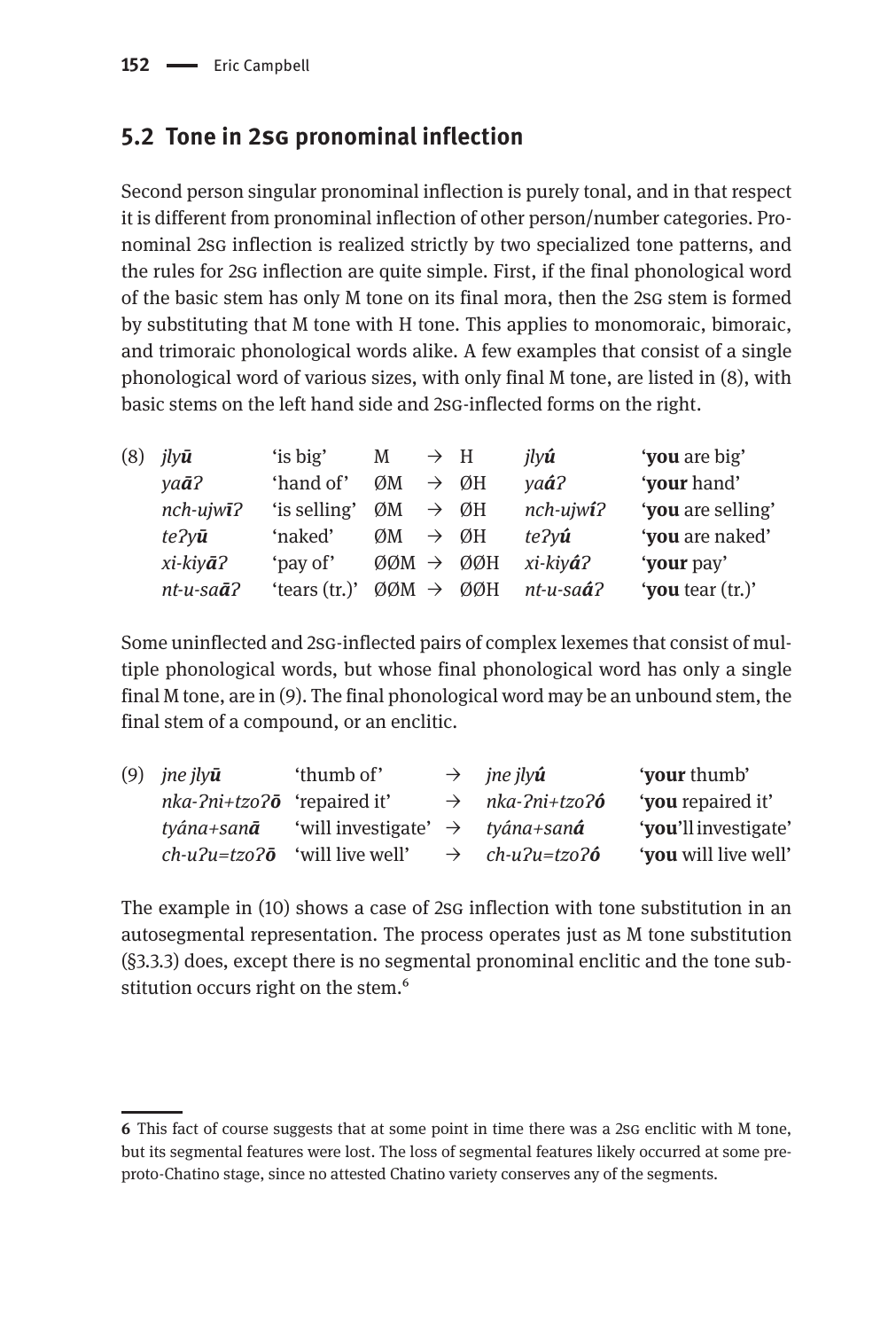(10) *n-kā+jnyá=tīɁ* 'cared about' → *n-kā+jnyá=tíɁ* '**you** cared about' M H ↓M M H M ↓ ↓H

The second rule of 2sG inflection is the following: If a basic (i.e. 3<sup>rd</sup> person) stem has any tone pattern other than a single M tone on its final mora, then its 2sG inflected form will have M tone on all moras of its final phonological word. Examples of uninflected and 2sg-inflected monomoraic, bimoraic, and trimoraic stems consisting of a single phonological word are listed in (11), grouped according to their basic tone patterns: (Ø)Ø, (M)H, HM, HØ.

| (11) | a. jne         | 'finger of'     | Ø                        | $\rightarrow$ M |                  | jnē       | 'your finger'   |
|------|----------------|-----------------|--------------------------|-----------------|------------------|-----------|-----------------|
|      | tyuu?          | 'will cough' ØØ |                          | $\rightarrow$   | <b>MM</b>        | tyūū?     | 'you'll cough'  |
|      | yane           | 'neck of'       | ØØ                       | $\rightarrow$   | <b>MM</b>        | yānē      | 'your neck'     |
|      | kilitu?        | 'navel of'      | $\mathcal{O}(\emptyset)$ | $\rightarrow$   | (M)MM            | kīlītū?   | 'your navel'    |
|      | b. jlyá        | 'is fast'       | H                        | $\rightarrow$ M |                  | jlyā      | 'vou are fast'  |
|      | k-ōó           | 'will grind' MH |                          | $\rightarrow$   | MM               | $k$ -ōō   | 'you'll grind'  |
|      | sūté?          | 'knee of'       | <b>MH</b>                |                 | $\rightarrow$ MM | sūtē?     | 'your knee'     |
|      | nkā-tūsú?      | 'grabbed'       | $(M)MH \rightarrow$      |                 | (M)MM            | nkā-tūsū? | 'you grabbed'   |
|      | c. $nk-v$ -ánō | 'staved'        | HM                       | $\rightarrow$   | MM               | nk-v-ānō  | 'vou stayed'    |
|      | xī-nkwéē       | 'iaw of'        | $(M)HM \rightarrow$      |                 | (M)MM            | xī-nkwēē  | 'vour jaw'      |
|      | d. nyá?a       | 'mother of' HØ  |                          |                 | $\rightarrow$ MM | nyā?ā     | 'your mother'   |
|      | ntē-tákwi      | 'is flying'     | $(M)HX \rightarrow$      |                 | (M)MM            | ntē-tākwī | 'you're flying' |

Again, for complex lexemes or stems made up of more than one phonological word, the 2sg tone pattern occurs strictly on the final phonological word.

| $(12)$ nyá? kula                   | 'grandma of' $\rightarrow$ <i>nyá? kūlā</i> |               |                             | 'your grandma'   |
|------------------------------------|---------------------------------------------|---------------|-----------------------------|------------------|
| tāká=kāʔá                          | 'lives too'                                 | $\rightarrow$ | tāká=kāʔā                   | 'you live too'   |
| ?ne+tii=rīké                       | 'can guess'                                 | $\rightarrow$ | ?ne+tii=rīkē                | 'you can guess'  |
| $y$ -akwi?+ki?yū 'bragged'         |                                             |               | $\rightarrow$ y-akwi?+kī?yū | 'you bragged'    |
| $nt$ - $e$ + $k$ - $\bar{u}$ -líji | 'loses $(tr.)'$                             | $\rightarrow$ | nt-e+k-ū-lījī               | 'you lose (tr.)' |

It is possible to view this type of 2sg tonal inflection as involving delinking of whatever tones are associated with the final phonological word of the host and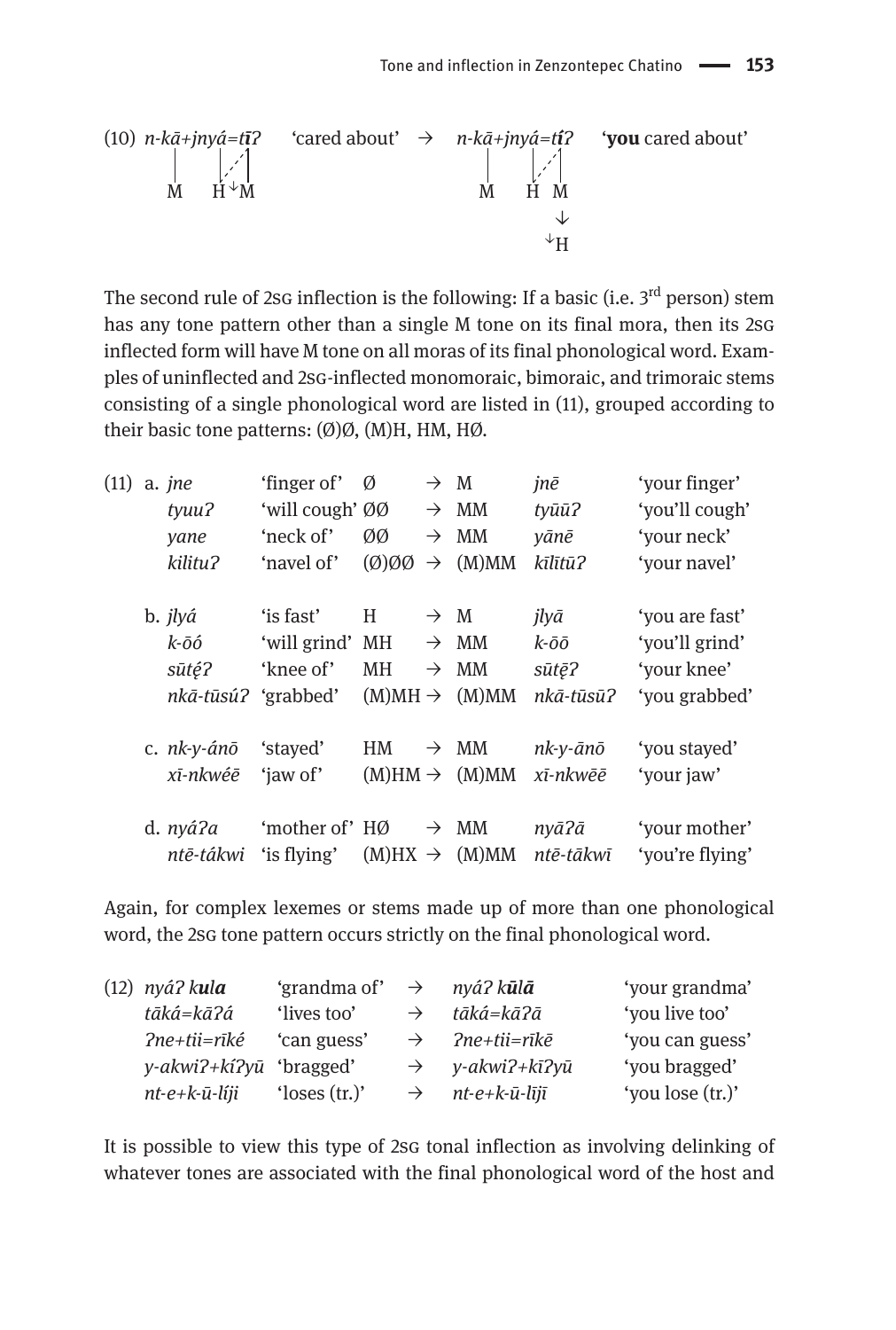addition of a purely M tone (moraless) enclitic, whose M tone then spreads to the beginning of that domain (13).

(13) *lákwiɁ* 'oneself' → *lākwīɁ* 'yourself'  $H \rightarrow H$   $H \rightarrow M$ 

Like the 2sg tonal marking, the non-2sg person/number enclitics, which are all at least partly segmental, only attach to the final phonological word of their host. Therefore, as regards their distribution and function, the 2sg inflectional tone patterns are much the same as the other person/number enclitics. The crucial difference is that while the phonological makeup of the other person/number categories is either (i) strictly segmental or (ii) both segmental and tonal, the substance of 2sg inflection is strictly tonal. Since the exponent of a discourse participant pronoun, with its high frequency of use, is purely tonal, tone can be said to have a high functional load in Zenzontepec Chatino. However, some of that load is perhaps lightened by the fact that the tone patterns of second person singular inflection are unique to that function and therefore stand out as such.

# **6 Aspect/mood inflection**

Aspect/mood inflection involves two largely independent layers of complexity: (i) segmental prefixation (§6.1), which may be fusional, and (ii) alternation in a stem's basic tone pattern across different aspect/mood categories (§6.2). The role that tone plays in aspect/mood inflection is quite different from the role of tone in 2sg pronominal inflection, a fact that is due to the difference in prosodic status of the positions of the two types of inflection (§4). Though aspect/mood inflection involves tone, the tone of the inflected form is not predictable from the tone of the uninflected stem as it is in 2sg person inflection. Also, although aspect/mood categories may have many allomorphs, no allomorph of any category is purely tonal, whereas 2sg person inflection is always purely tonal.

## **6.1 Prefixal aspect/mood inflection**

The four primary aspect/mood categories that Zenzontepec Chatino verbs inflect for are Potential Mood (pot), Habitual Aspect (hab), Progressive Aspect (prg), and Completive Aspect (cpl). Most verbs can be grouped into one of seven pre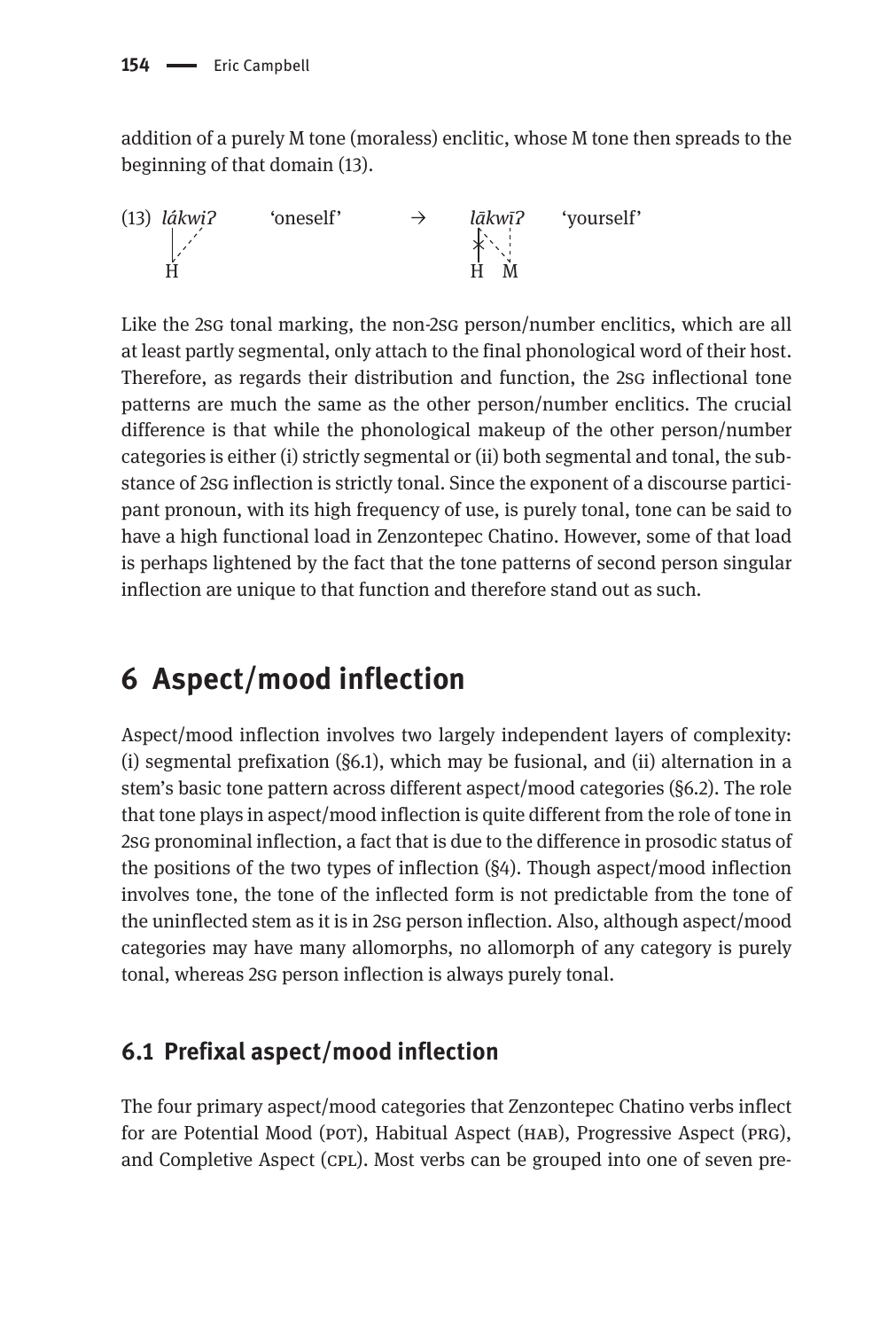fix-based inflectional classes according to which allomorphs of the four primary aspect/mood prefixes they select. Table 2 shows the prefix classes of Zenzontepec Chatino (Campbell 2011), modeled on Kaufman's (1987) analysis of Zapotec verb classes. The notation  $(t \rightarrow ty)$  means that a stem-initial  $/t/$  becomes palatalized [ $t^j$ ].

|                | <b>POT</b>                 | <b>HAB</b>               | <b>PRG</b>    | <b>CPL</b>        |
|----------------|----------------------------|--------------------------|---------------|-------------------|
| Ac/42          | ki-                        | nti-                     | nte-          | nka-              |
| A2             | ki-                        | nti-                     | nte-          | nkwi-             |
| Bc             | ki-                        | nti-                     | nte-          | nku-              |
| Bt             | $(t \rightarrow t \gamma)$ | $n - (t \rightarrow tv)$ | nte-          | nku-              |
| By             | $(y \rightarrow ch)$       | $n - (y \rightarrow ch)$ | nte-          | nk-               |
| Ca             | k-                         | nti-                     | $nch-$        | nku-              |
| C <sub>2</sub> | k-                         | nti-                     | $nch - nte$ . | $v - \sim n$ kav- |

**Table 2:** ZEN Aspect prefix (sub-)classes (Campbell 2011)

In some cases the phonological shape and/or lexical semantics of a verb may provide clues about which prefix-class it will belong to, but the prefix-class of many verbs cannot be reliably predicted on such grounds. A summary of the phonological and/or semantic characteristics that tend to associate with each prefixbased verb class is given in (14) (from Campbell in press, see also Campbell 2011).

| $(14)$ Sub-class Ac/Au   | unergative or transitive verbs (Ac), derived $u$ - causative |
|--------------------------|--------------------------------------------------------------|
|                          | verbs (Au)                                                   |
| Sub-class A2             | transitive and all $i$ or $e$ initial verbs (tr. or itr.)    |
| Sub-class Bc             | unaccusative verbs                                           |
| Sub-class Bt             | motion and posture verbs                                     |
| Sub-class By             | y-initial verbs, many being derived unaccusative             |
| Sub-class Ca             | unaccusative, $a$ - initial                                  |
| Sub-class C <sub>2</sub> | unergative or transitive, begin in $a$ -, $o$ -, or $u$ -    |

Table 3 shows the aspectual paradigms of one verb from each of the seven prefixclasses. Each of these verbs is toneless in all four of its inflected forms, so the lack of tone cannot be correlated with any particular prefix or prefix-class.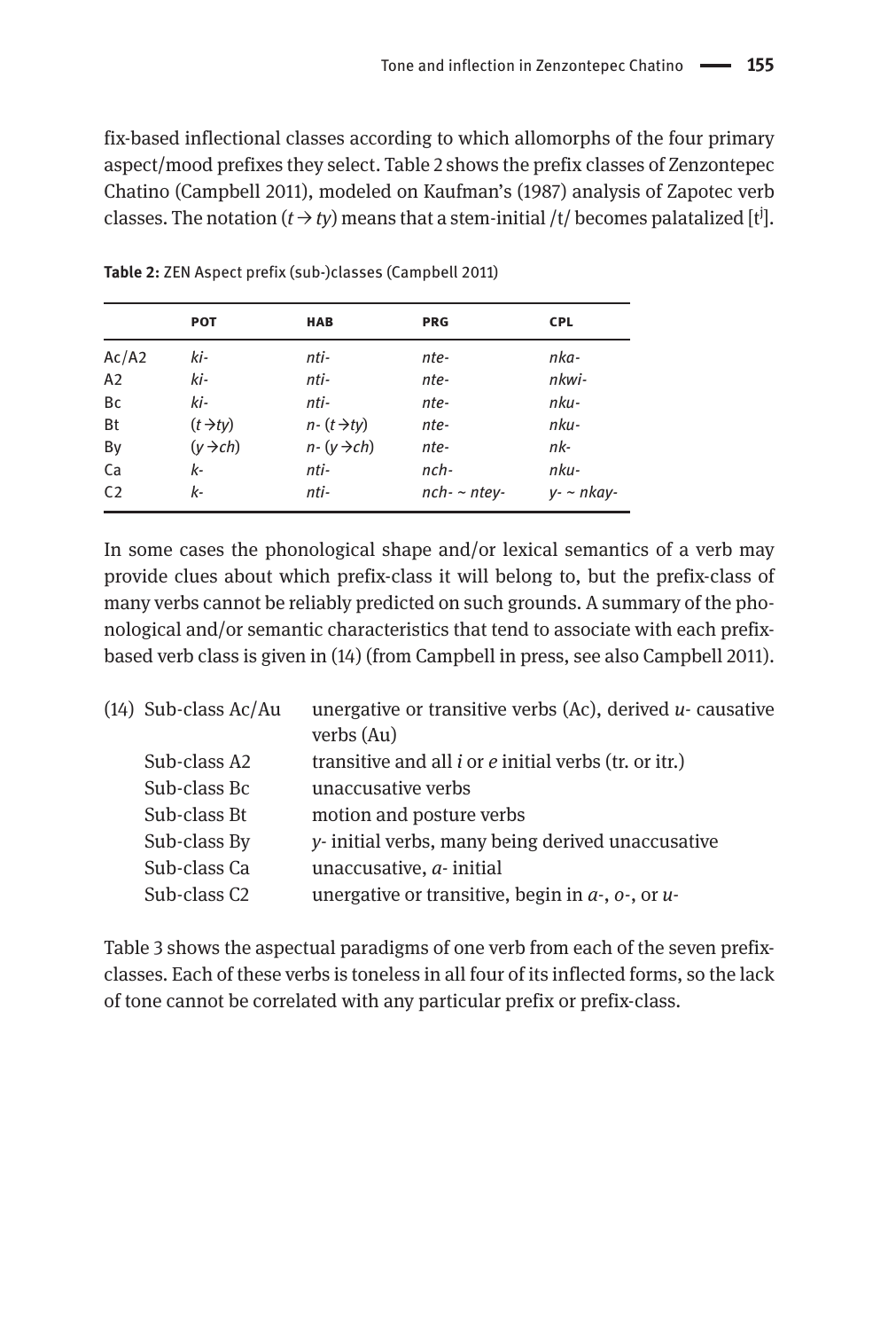|                |               | <b>Stem</b> | <b>POT</b>               | <b>HAB</b>      | <b>PRG</b> | <b>CPL</b>   |
|----------------|---------------|-------------|--------------------------|-----------------|------------|--------------|
| Ac             | 'laugh'       | -xiti       | ki-xiti                  | nti-xiti        | nte-xiti   | nka-xiti     |
| A2             | 'choose'      | -xika       | ki-xika                  | nti-xika        | nte-xika   | nkwi-xika    |
| Bc             | 'get toasted' | -kiʔi       | ki-kiʔi                  | nti-kiʔi        | nte-ki?i   | nku-ki?i     |
| <b>Bt</b>      | 'go around'   | -taʔa       | tva?a                    | n-tya?a         | nte-ta?a   | nku-ta?a     |
| By             | 'get burned'  | -v-ati?     | $ch$ -ati $\overline{c}$ | $n$ -ch-ati $n$ | nte-v-ati? | $nk-v-ati$ ? |
| Ca             | 'be born'     | -ala        | k-ala                    | $nti-(a)$ la    | nch-ala    | nku-(a)la    |
| C <sub>2</sub> | 'hold'        | -ala?       | k-ala?                   | $nti-(a)$ la?   | nch-ala?   | v-ala?       |
|                |               |             |                          |                 |            |              |

**Table 3:** Aspectual paradigms for toneless verbs of each prefix-class

### **6.2 Tone alternations in aspect/mood inflection**

Unlike the verbs in Table 3, the tone pattern of many verbs varies depending on which aspect/mood category they are inflected for. Table 4 shows eight prefix subclass Bc verbs inflected for the four primary aspect/mood categories. Even though each verb in the table shares the same set of prefixes, each verb has a different cross-aspect tone pattern. This demonstrates that cross-aspect tonal alternations are independent of any prefixal part of aspect/mood inflection. Therefore, just as verbs can be classified according to which allomorphs of the aspect/mood prefixes they select, they can also be placed into inflectional classes according to the tonal dimension of their aspect/mood inflection.

Just as the aspect-prefix classes cannot be used to predict the tone pattern across a verb's aspectual forms, the phonological shape of the stem itself does not help predict a verb's tone pattern either. The two verbs 'be hanging' and 'fly' in Table 5 illustrate this well. The segmental makeup of the two stems (and their prefixes) is identical, and the verbs' only formal difference is in their tone patterns. The verb 'be hanging' is toneless in the Potential Mood and Habitual Aspect, but it has the HM basic tone pattern in the Progressive and Completive Aspects. In contrast, the verb 'fly' has invariant HØ tone across all aspect/mood forms.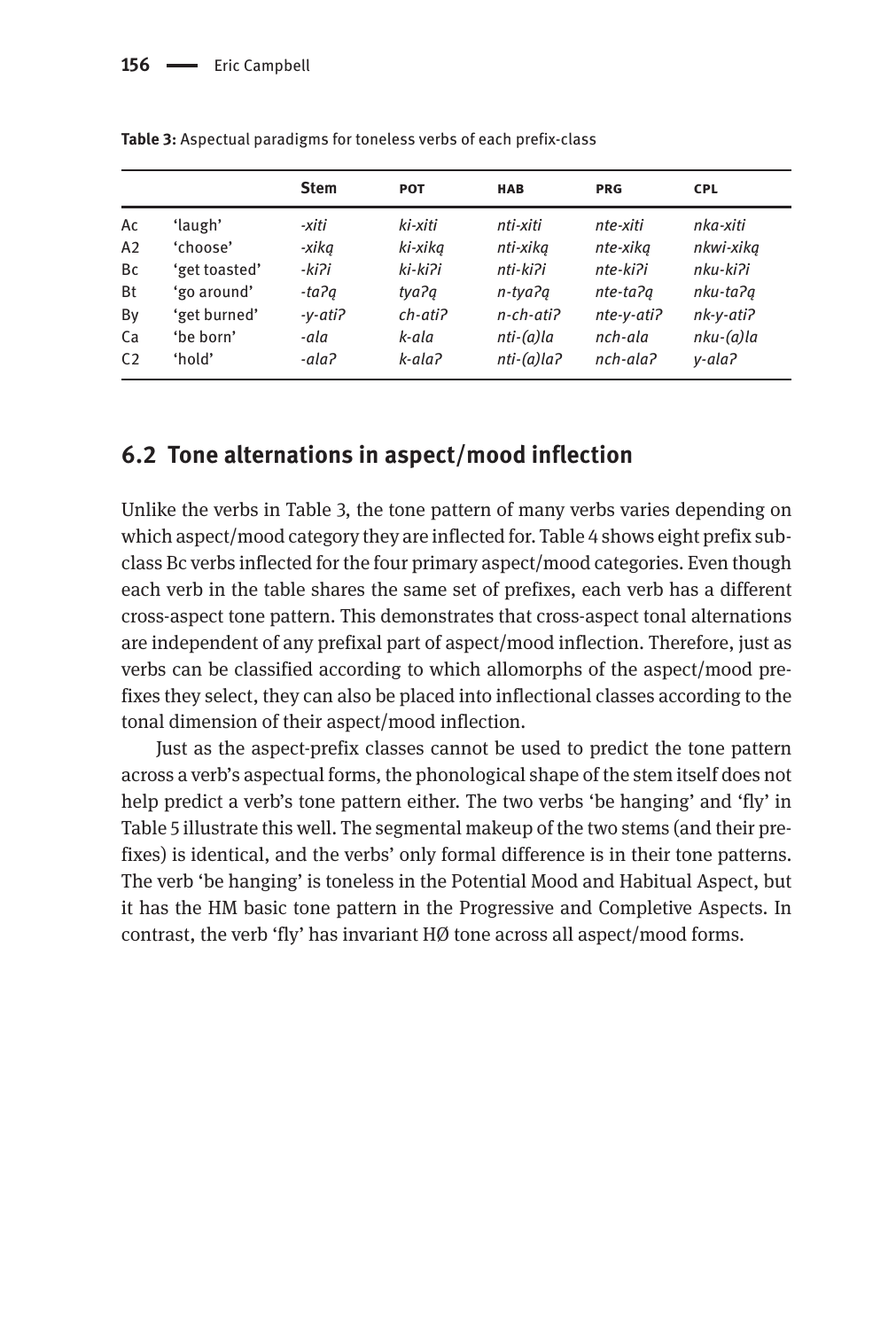|               | <b>POT</b> | <b>HAB</b> | <b>PRG</b> | <b>CPL</b> | tone pattern          |
|---------------|------------|------------|------------|------------|-----------------------|
| 'get angry'   | ki-nyaxe?  | nti-nyaxe? | nte-nyaxe? | nku-nyaxe? | 00 invariant          |
| 'get counted' | ki-lakwā   | nti-lakwā  | nte-lakwā  | nku-lakwā  | ØM invariant          |
| 'fall over'   | ki-sāá     | nti-sāá    | nte-sāá    | nku-sāá    | <b>MH</b> invariant   |
| 'sink (itr.)' | ki-líti?   | nti-líti?  | nte-líti?  | nku-líti?  | HØ invariant          |
| 'get beaten'  | ki-ka?ne   | nti-ka?ne  | nte-ká?nē  | nku-ká?nē  | ØØРОТ/НАВ; HM PRG/CPL |
| 'get snapped' | ki-kitē?   | nti-kitē?  | nte-kīté?  | nku-kīté?  | ØМРОТ/НАВ; MH PRG/CPL |
| 'come off'    | ki-su      | nti-su     | nte-sū     | nku-sū     | ØØРОТ/НАВ; ØM PRG/CPL |
| 'get crushed' | ki-tita    | nti-tita   | nte-tita   | nku-titā   | ØØРОТ/НАВ/PRG; ØM CPL |
|               |            |            |            |            |                       |

**Table 4:** Prefix sub-class Bc verbs with varying tone patterns across aspects

**Table 5:** Segmentally identical verbs with different tone across aspects

|                       |          | <b>Stem</b>      | <b>POT</b>       | <b>HAB</b> | <b>PRG</b>                                                   | <b>CPL</b> |
|-----------------------|----------|------------------|------------------|------------|--------------------------------------------------------------|------------|
| 'be hanging'<br>'fly' | Bt<br>Bt | -tákwī<br>-tákwi | tvakwi<br>tvákwi |            | n-tyakwi nte-tákwī nku-tákwī<br>n-tvákwi nte-tákwi nku-tákwi |            |

Another pair of verbs that are segmentally identical in all of their inflected forms and only differ in their tone alternation patterns across aspects is given in Table 6. The verb *-una* 'hear' is toneless in all four aspects, while the verb *-ūná* 'cry' has the ØM basic tone pattern in the Potential Mood and Habitual Aspect and the MH basic tone pattern in the Progressive and Completive Aspects.

**Table 6: Prefix-class C2 verbs with different tone across aspects** 

|                 |                                  | <b>Stem</b>  | <b>POT</b>     | <b>HAB</b> | <b>PRG</b>                         | <b>CPL</b> |
|-----------------|----------------------------------|--------------|----------------|------------|------------------------------------|------------|
| 'hear'<br>'cry' | C <sub>2</sub><br>C <sub>2</sub> | -una<br>-ūná | k-una<br>k-unā | nt(i)-una  | nch-una<br>nt(i)-unā nch-ūná v-ūná | v-una      |

There are 9 cross-aspect tone alternation (or lack thereof) patterns that occur in the language, and they are listed in Table 7, along with the percentage of noncompound verbs in the lexicon on which they occur. Of the 375 basic verbs so far documented, 71.2 % of them have invariant tone (or invariant tonelessness) across aspects.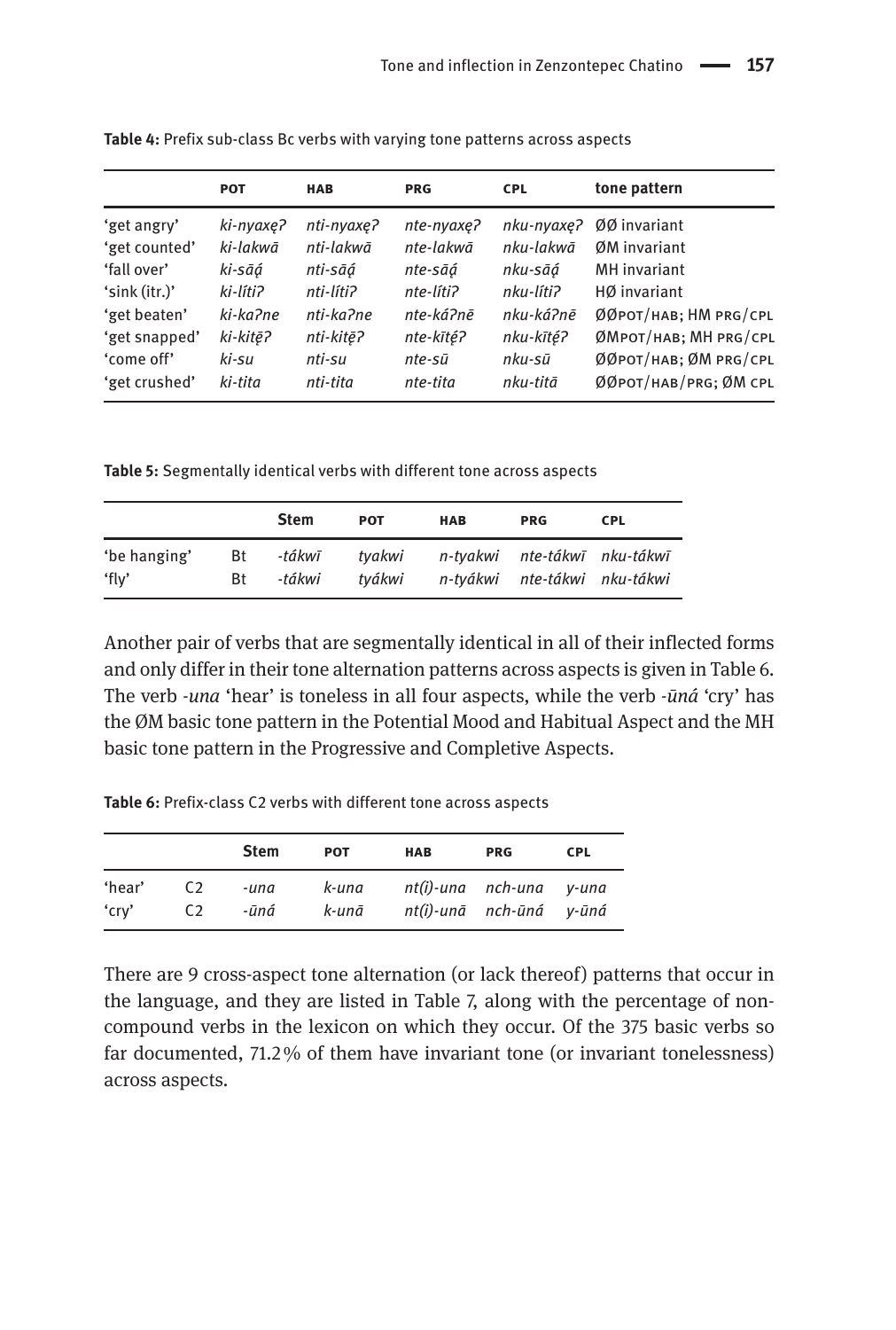|                                                                      | Tone alternation pattern across aspects              | % of non-compound verbs in lexicon  |          |         |  |  |
|----------------------------------------------------------------------|------------------------------------------------------|-------------------------------------|----------|---------|--|--|
| Invariant (same tone in all aspects)                                 |                                                      | 71.2%                               |          |         |  |  |
| ØØрот/нав<br>ØM POT/НАВ<br>ØØрот/нав<br>МН РОТ/НАВ                   | HM PRG/CPL<br>MH PRG/CPL<br>ØM PRG/CPL<br>ØM PRG/CPL | 10.9%<br>8.5%<br>$2.1\%$<br>$1.6\%$ | $23.1\%$ | 94.3%   |  |  |
| $ØM$ POT/HAB/PRG<br>МН РОТ/НАВ/СРЦ<br>ØØPOT/HAB/PRG<br>ØØPOT/HAB/PRG | MH CPL<br>ØM PRG<br>HM CPL<br><b>ØM CPL</b>          | $1.9\%$<br>1.9%<br>$1.4\%$<br>0.5%  |          | $5.7\%$ |  |  |

**Table 7:** Summary of tone pattern alternations across aspects

Another 23.1% of non-compound verbs follow a pattern in which the Potential Mood and Habitual Aspect forms have the same basic tone pattern and the Progressive and Completive Aspect forms share a different tone pattern. In the remaining 5.7% of non-compound verbs, the tone is also always the same in the Potential and Habitual forms, but tone varies between the Progressive and Completive Aspects. The majority of these are verbs in which the Progressive Aspect form is built on the Potential Mood form, and that is why only the tone on the Completive Aspect form is different. The few verbs that have a unique tone solely in the Progressive Aspect may reflect an earlier pattern in which the Progressive Aspect prefix bore M tone, as it still does today in Zacatepec Eastern Chatino (Villard & Woodbury 2012).

Given the above patterns, some generalizations can be made. First of all, the tone in the Potential and Habitual is always identical, without exception, and the tone is almost always identical between the Progressive and Completive Aspects (94.3% of the time). Second, even though tone is ultimately not predictable across the various aspect/mood inflected forms of a verb, knowing the tone in one or two aspect forms can narrow down the possibilities of which tones may occur in the other forms. For example, if a verb has no tone in the Completive Aspect, then it will be toneless in all other aspects. Also, if a verb has ØM tone in the Potential Mood and Habitual Aspect, it can only have either ØM or MH tone in the Progressive and Completive Aspects. If a verb has either the HM or HØ tone pattern in the Potential and Habitual forms, then its tone must be invariant across all forms, and if a verb has HM tone in the Completive Aspect, then all other forms must have either no tone or the same HM tone pattern.<sup>7</sup>

**<sup>7</sup>** This is not an exhaustive list of the cross-aspect tone predictive possibilities that can be drawn for the summary in Table 7.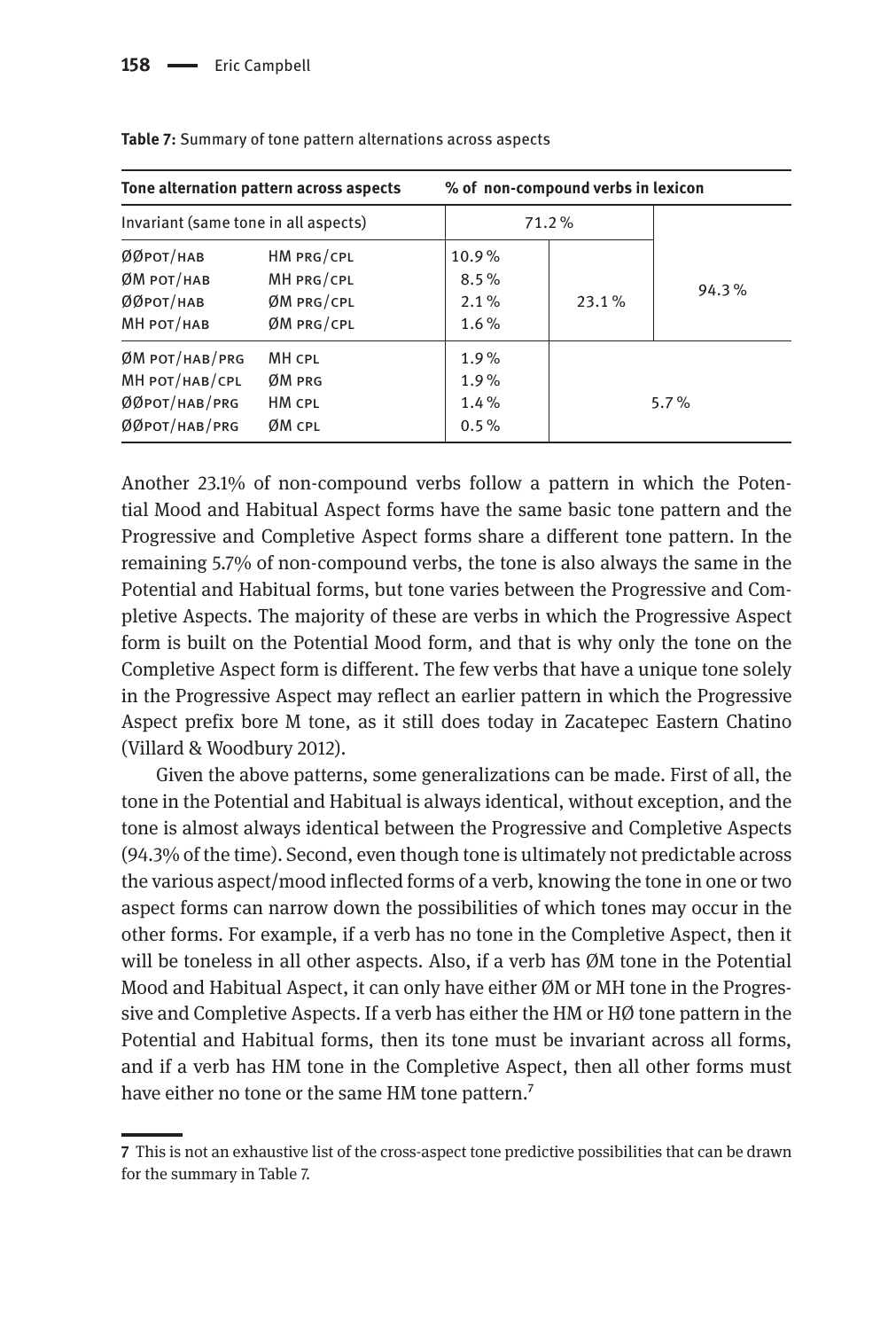# **7 Discussion and conclusions**

The system of TAM inflection in Zenzontepec Chatino is quite complex because there are two orthogonal layers, the prefixal system and the tone alternation system, simultaneously at play. Excluding verbs with irregular prefixes that would make up singleton inflectional classes, the seven prefix classes and nine tone alternation classes combine to yield 63 possibilities. Of these possibilities, 31 are actually populated (Campbell 2013b), so the language can be said to have at least that many inflectional classes.

Since there is considerable allomorphy in all of the aspect/mood inflectional categories and the selection of allomorphs is often not predictable based on the phonological shape or lexical semantics of a verb, aspect/mood inflection in Zenzontepec Chatino is morphomic, i.e. purely morphological (Aronoff 1994: 25), at least for some verbs. Interestingly, the same is true for other Chatino languages (Villard 2010; Sullivant 2011) and Zapotec languages of several primary subgroups within Zapotec (Bartholomew 1983; Kaufman 1987; Smith Stark 2002; Beam 2004). Therefore, the inflectional class system is old and relatively stable despite being an example of apparently spurious complexity.

Person inflection, on the other hand, is completely regular in Zenzontepec Chatino. Even in 2sg inflection, with its two allomorphs that are purely tonal, the selection of one of the allomorphs is predictable from the tone of the uninflected stem. Therefore, person inflection does not contribute to the complexity of the inflectional classes.

Aspect/mood inflection precedes the verb stem and always falls into the same phonological word as the stem, while person inflection is realized by enclitics that follow the verb, and if segmental, make up a separate phonological word from it. The different positions of the two types of inflection, and the differing prosodic statuses of those positions, are the reason why the role of tone is quite distinct in each type of inflectional morphology in Zenzontepec Chatino.

# **Acknowledgments**

This work was supported in part by grants MDP0153 and IGS0080 from the Hans Rausing Endangered Language Programme (ELDP) to the University of Texas at Austin. Sincerest thanks to Tranquilino Cavero Ramírez and Flor Cruz Ortiz, Zenzontepec Chatino community members, for their collaboration. Thanks to Tony Woodbury for helpful comments on various stages of this work. And special thanks to Enrique Palancar and Jean Léo Léonard for putting together this volume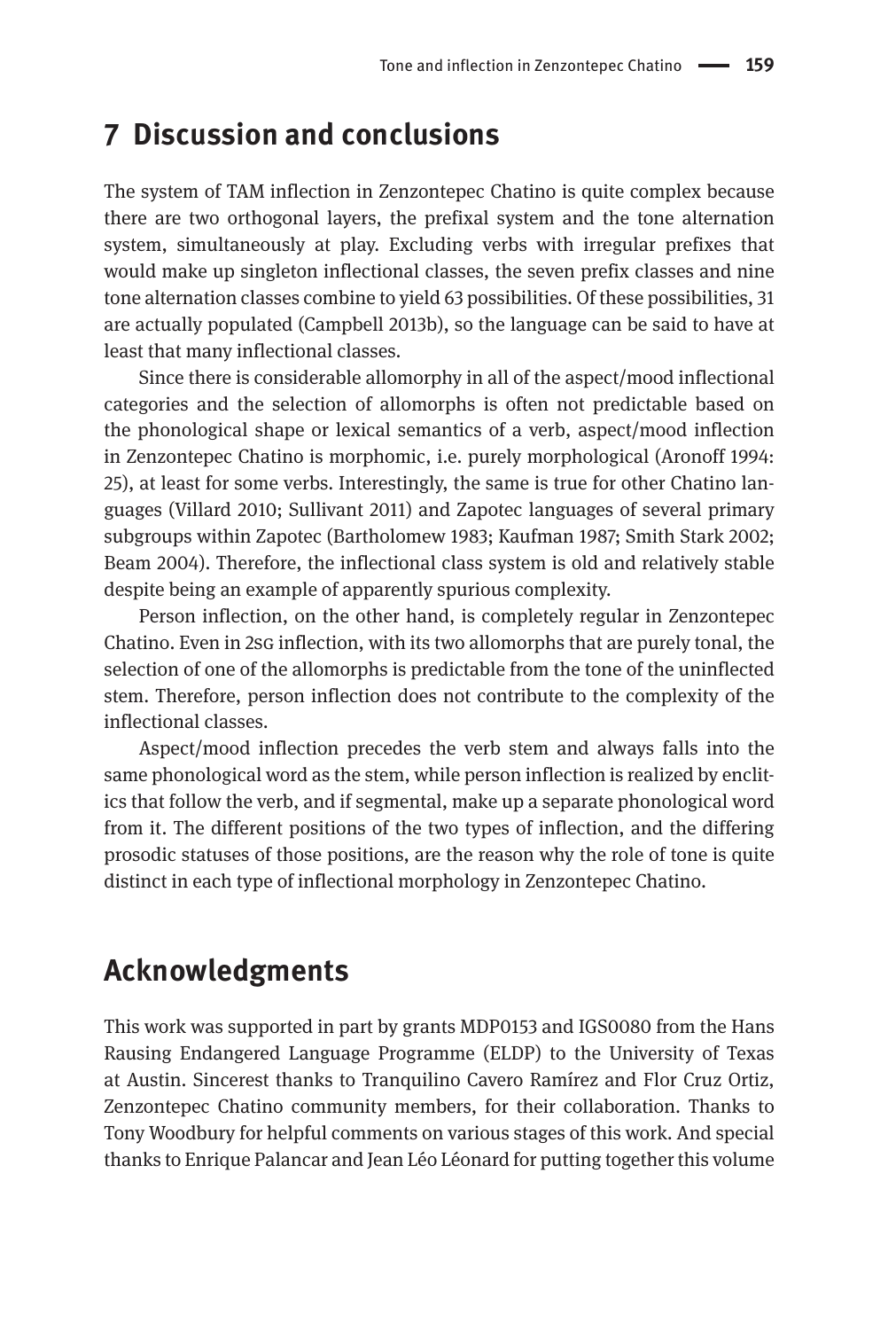and for feedback on this chapter. Any errors in the data, analysis, or writing are fully my responsibility.

# **Abbreviations**

| CPL         | <b>Completive Aspect</b> | POT        | PotentialMood             |
|-------------|--------------------------|------------|---------------------------|
| <b>DEF</b>  | definite                 | PRG        | <b>Progressive Aspect</b> |
| <b>DEM</b>  | demonstrative            | <b>RSP</b> | respectful                |
| <b>HAB</b>  | <b>Habitual Aspect</b>   | TPLZ       | topicalizer               |
| itr.        | Intransitive             | tr.        | transitive                |
| <b>NSPC</b> | non-specific             |            |                           |

# **References**

- Aronoff, Mark. 1994. *Morphology by Itself: Stems and inflectional classes*, Linguistic Inquiry Monograph 22. Cambridge, MA: MIT Press.
- Bartholomew, Doris A. 1983. Gramática Zapoteca. In Neil Nellis & Goodner de Nellis, Jane, *Diccionario Zapoteco de Juárez*, 336–444. México: Instituto Lingüístico de Verano.
- Beam de Azcona, Rosemary. 2004. A Coatlán-Loxicha Zapotec grammar. Ph.D. dissertation, University of California, Berkeley.
- Boas, Franz. 1913. Notes on the Chatino language of Mexico. *American Anthropologist, New Series* 15. 78–86.
- Campbell, Eric. 2011. Zenzontepec Chatino aspect morphology and Zapotecan verb classes. *International Journal of American Linguistics* 77(2): 219–246.
- Campbell, Eric. 2013a. The internal diversification and subgrouping of Chatino. *International Journal of American Linguistics* 79(3). 395–420.
- Campbell, Eric. 2013b. Towards an account of tonal complexity in Zenzontepec Chatino (Oto-Manguean) verbal inflection. *Society for the Study of the Indigenous Languages of the Americas* (SSILA), winter meeting. Boston, MA, January 3–6.
- Campbell, Eric. 2014. Aspects of the phonology and morphology of Zenzontepec Chatino, a Zapotecan language of Oaxaca, Mexico. Ph.D. dissertation, University of Texas at Austin.
- Campbell, Eric. In press. Valency classes in Zenzontepec Chatino. In *Valency Classes: A Comparative Handbook*. Bernard Comrie and Andrej Malchukov (eds.). Berlin: de Gruyter Mouton.
- Campbell, Eric & Woodbury, Anthony. 2010. The comparative tonology of Chatino: A prolegomenon. Paper presented at the *Society for the Study of the Indigenous Languages of the Americas* (SSILA), winter meeting. Baltimore, Maryland, January 7–10.
- Campbell, Lyle; Kaufman, Terrence; & Smith Stark, Thomas C. 1986. Meso-America as a linguistic area. *Language* 62: 530–570.
- Chen, Matthew Y. 2000. *Tone Sandhi: Patterns across Chinese dialects*. Cambridge: Cambridge University Press.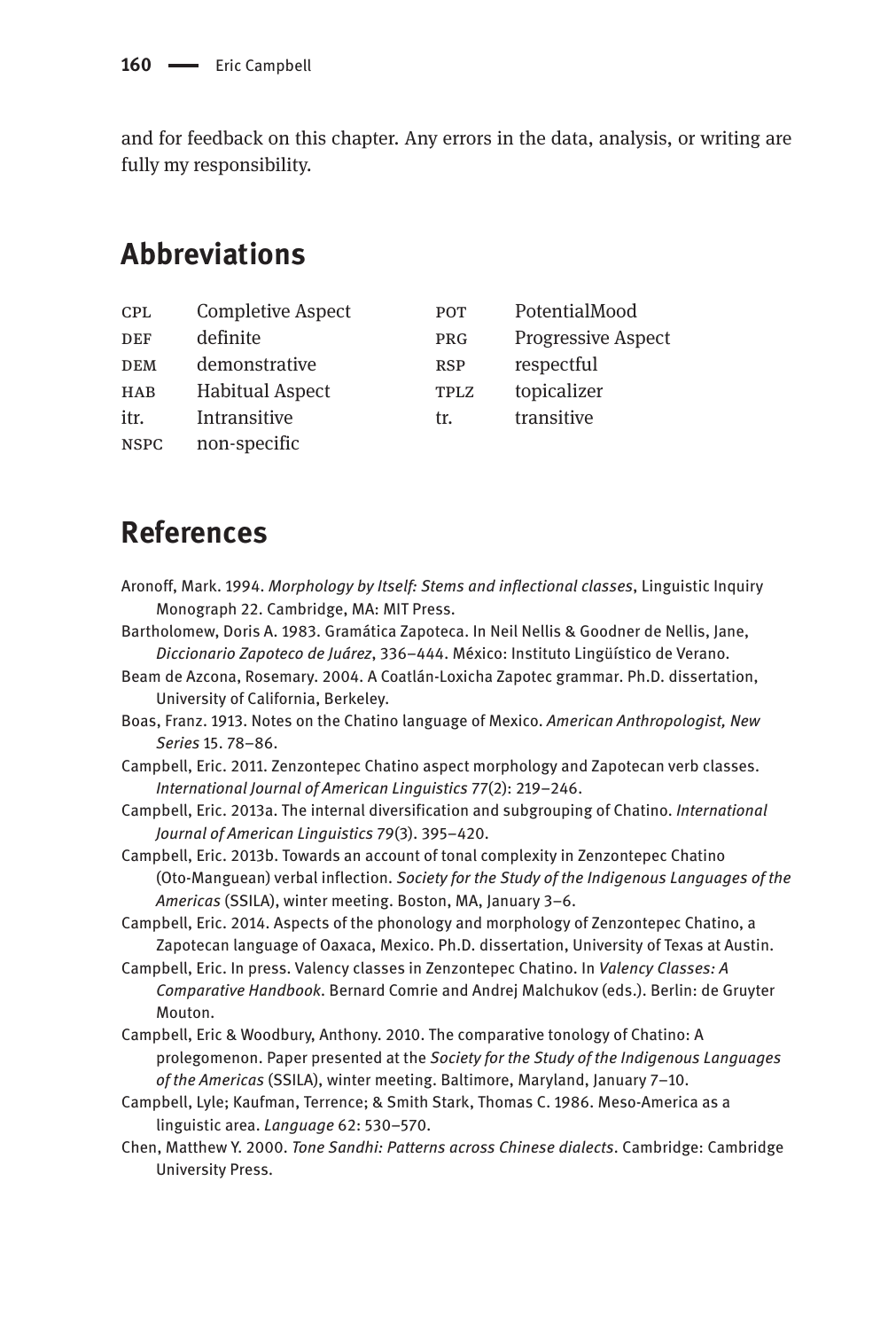Cohen, A. & 't Hart, J. 1967. On the anatomy of intonation. *Lingua* 19: 177–192.

- Connell, Bruce & Ladd, D. Robert. 1990. Aspects of pitch realization in Yoruba. *Phonology* 7: 1–29.
- Cruz, Emiliana. 2011. Phonology, tone and the functions of tone in San Juan Quiahije Chatino. Ph.D. dissertation, University of Texas at Austin.
- Cruz, Emiliana & Woodbury, Anthony C. 2014. Finding a way into a family of tone languages: The story and methods of the Chatino Language Documentation Project. *Language Documentation & Conservation* 8: 490–524.
- Daly, John P. & Hyman, Larry M. 2007. On the representation of tone in Peñoles Mixtec. *International Journal of American Linguistics* 73(2): 165–207.
- Dixon, R. M. W. & Aikhenvald, Alexandra Y. 2002. Word: A typological framework. In R. M. W. Dixon & Aikhenvald, Alexandra Y. (eds.), *Word: A Crosslinguistic Typology*, 1–41. Cambridge: Cambridge University Press.
- Evans, Jonathan P. 2009. Is there a Himalayan tone typology? In Nagano, Yasuhiko (ed.), *Issues in Tibeto-Burman Historical Linguistics*. Osaka: National Museum of Enthnology.
- Goldsmith, John A. 1976. Autosegmental phonology. Ph.D. dissertation, Massachusetts Institute of Technology.
- Hyman, Larry M. 2001. Privative tone in Bantu. In Shigeki Kaji (ed.), *Cross-linguistic studies of tonal phenomena*, 237–257. Tokyo: Institute for the Study of Languages and Cultures.
- Hyman, Larry M. 2009. How (not) to do phonological typology: the case of pitch-accent. *Language Sciences* 31: 213–238.
- Hyman, Larry M. 2011. Tone: is it different? In Goldsmith, John A.; Riggle, Jason; & Yu, Alan C. L. (eds), *The Handbook of Phonological Theory*, 2nd ed., 197–239. Wiley-Blackwell: Chichester.
- Hyman, Larry M. 2012. Markedness, faithfulness, and the typology of two-height tone systems. *McGill Working Papers in Linguistics* 22(1).
- Hyman, Larry M. & Schuh, Russell G. 1974. Universals of tone rules: evidence from West Africa. *Linguistic Inquiry* 5(1): 81–115.
- Jamieson, Allan R. 1977. Chiquihuitlan Mazatec tone. In William R. Merrifield (ed.), *Studies in Oto-Manguean Phonology*, 107–136. Dallas: Summer Institute of Linguistics.
- Jamieson, Carol Ann. 1982. Conflated subsystems marking person and aspect in Chiquihuitlán Mazatec verbs. *International Journal of American Linguistics* 48(2): 139–167.
- Kaufman, Terrence. 1987. Oto-Manguean tense/aspect/mood, voice, and nominalization markers. Unpublished monograph.
- Kaufman, Terrence. 2006. Oto-Mangean languages. In Keith Brown (ed.), *Encyclopedia of Language and Linguistics*, 2nd ed., vol. 9, 118–124. Oxford: Elsevier.
- Ladd, D. Robert. 1984. Declination: a review and some hypotheses. Phonology Yearbook 1: 53–74.
- Leben, William R. 1973. Suprasegmental phonology. Ph.D. dissertation, Massachusetts Institute of Technology.
- López, Filemón L. & Newberg, Ronaldo Y. 2005. *La conjugación del verbo zapoteco: zapoteco de Yalálag*, 2nd ed. Mexico City: Instituto Lingüístico de Verano A.C.
- Macaulay, Monica. 1996. *A Grammar of Chalcatongo Mixtec*. Berkeley and Los Angeles, California: University of California Press.
- Maddieson, Ian. 1978. Universals of tone. In Joseph H. Greenberg (ed.) *Universals of Human Language* Vol. 2, Phonology, 335–365. Stanford: Stanford University Press.